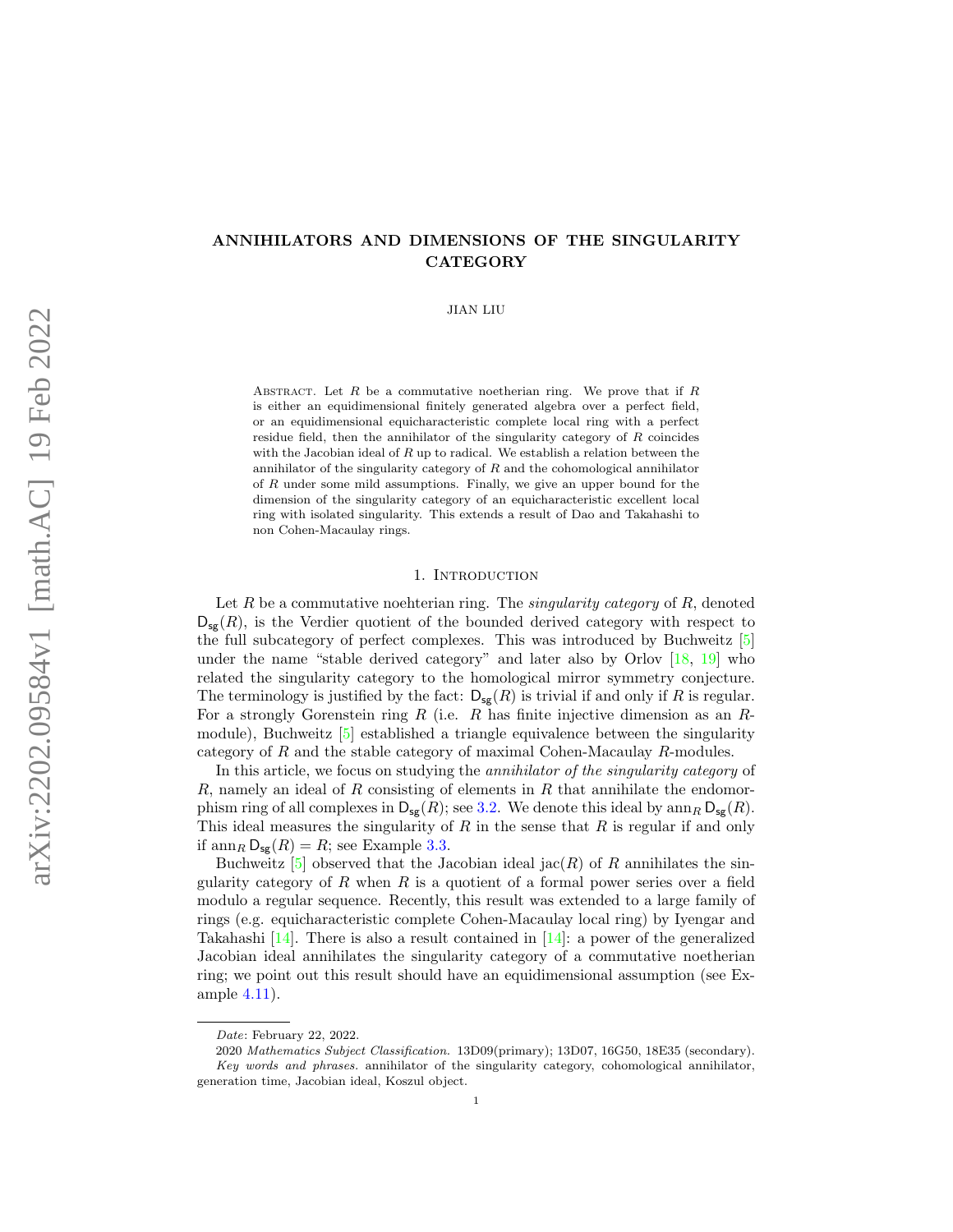It is worth noting that there are only a few classes of rings whose annihilators of the singularity category are known. When  $R$  is a one dimensional reduced complete Gorenstein local ring, Esentepe [\[9\]](#page-14-4) proved that the annihilator  $\text{ann}_R D_{\text{sg}}(R)$  is the conductor ideal of R, namely the annihilator of  $\overline{R}/R$  over R, where  $\overline{R}$  is the integral closure of R inside its total quotient ring.

Our first result concerns the connection between the Jacobian ideal  $\text{Jac}(R)$  and the ideal  $\dim_R \mathsf{D}_{\mathsf{sg}}(R)$ .

<span id="page-1-0"></span>**Theorem 1.1.** (see [4.9\)](#page-8-0) Let R be either an equidimensional finitely generated algebra over a perfect field, or an equidimensional equicharacteristic complete local ring with a perfect residue field. Then

$$
\sqrt{\mathrm{jac}(R)} = \sqrt{\mathrm{ann}_R \, \mathsf{D}_{\mathsf{sg}}(R)}.
$$

In particular, jac( $R$ )<sup>s</sup> annihilates the singularity category of R for some integer s.

The proof of the above result relies on the Jacobian criterion and Theorem [4.6.](#page-8-1) It is proved in Theorem [4.6](#page-8-1) that  $\text{ann}_R D_{\text{sg}}(R)$  defines the singular locus of R if  $D_{\text{sg}}(R)$  has a strong generator; see definition of strong generator in [2.3.](#page-3-0) The proof of Theorem [4.6](#page-8-1) makes use of the localization and annihilator of an essentially small R-linear triangulated category discussed in Section [3.](#page-3-1) The hypothesis of Theorem [1.1](#page-1-0) ensures that  $D_{\text{sg}}(R)$  has a strong generator. Indeed, this can be inferred from a result of Iyengar and Takahashi [\[13\]](#page-14-5) that says the bounded derived category of R has a strong generator if R is either a localization of a finitely generated algebra over a field or an equicharacteristic excellent local ring.

The ideal  $\text{ann}_R D_{\text{se}}(R)$  is closely related the *cohomological annihilator* ca(R) of R. By definition,  $ca(R) = \bigcup_{n \in \mathbb{Z}} ca^n(R)$ , where  $ca^n(R)$  consists of elements r in R such that  $r \cdot \text{Ext}_{R}^{n}(M, N) = 0$  for all finitely generated R-modules M, N. The ideal  $ca(R)$  was initially studied by Dieterich [\[7\]](#page-14-6) and Yoshino [\[26\]](#page-15-0) in connection with the Brauer-Thrall conjecture. Cohomological annihilators are of independent interest and have been systematically studied by Wang [\[24,](#page-15-1) [25\]](#page-15-2), Iyengar and Takahashi [\[13,](#page-14-5) [14\]](#page-14-3). When R is a strongly Gorenstein ring, Esentepe [\[9\]](#page-14-4) observed that the cohomological annihilator coincides with the annihilator of the singularity category. We compare the relation of these two annihilators in Section [5](#page-9-1) for general rings. The main result in Section [5](#page-9-1) is the following:

<span id="page-1-1"></span>**Proposition 1.2.** (see [5.3\)](#page-10-0) Let R be a commutative noetherian ring. Then

 $(1)$  ca $(R) \subseteq \operatorname{ann}_R \mathsf{D}_{\mathsf{se}}(R)$ .

(2) If furthermore  $R$  is either a localization of a finitely generated algebra over a field or an equicharacteristic excellent local ring, then

$$
\sqrt{\text{ca}(R)} = \sqrt{\text{ann}_{R} \, \mathsf{D}_{\text{sg}}(R)}.
$$

For a local ring  $R$ , it is proved that the cohomological annihilator contains the socle of R; see [\[13\]](#page-14-5). Hence in this case, Proposition [1.2](#page-1-1) yields that the socle of R annihilates the singularity category of R; see Corollary [5.4.](#page-10-1)

Let G be an object in a triangulated category  $\mathcal{T}$ , the *generation time* of G in  $\mathcal T$  is the minimal number of cones required to generate  $\mathcal T$ , up to shifts and direct summands; see [2.3.](#page-3-0) If there exists an object G in  $\mathcal T$  with finite generation time, then this number will give an upper bound for the dimension of  $\mathcal T$  introduced by Rouquier [\[22\]](#page-14-7). By making use of the dimension of the stable category of exterior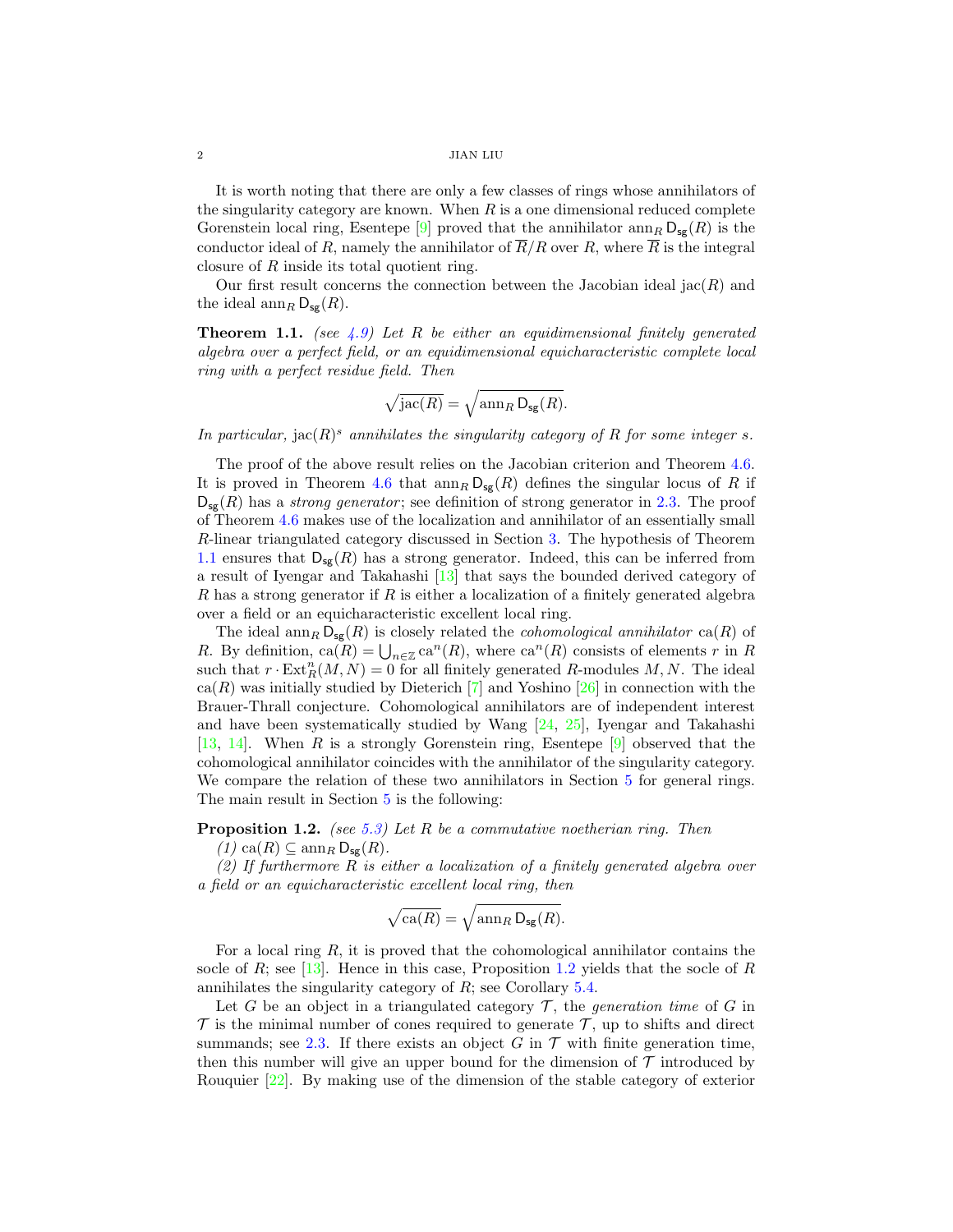algebras, Rouquier [\[21\]](#page-14-8) proved that the representation dimension can be arbitrary large.

Usually it is difficult to find a precise generator of a given triangulated category with finite dimension; see [\[13\]](#page-14-5). Due to Keller, Murfet, and Van den Bergh [\[15\]](#page-14-9), for an isolated singularity  $(R, \mathfrak{m}, k)$ , the singularity category of R is generated by  $k$ ; we recover this result in Corollary [6.2.](#page-12-0) Inspired by this result and Theorem [4.6,](#page-8-1) we give an upper bound for the dimension of the singularity category of an equicharacteristic excellent local ring with isolated singularity.

<span id="page-2-0"></span>**Theorem 1.3.** (see [6.6\)](#page-13-0) Let  $(R, m, k)$  be an equicharacteristic excellent local ring. If R has an isolated singularity, then

(1)  $\text{ann}_R \mathsf{D}_{\text{sg}}(R)$  is  $\mathfrak{m}\text{-}primary$ .

(2) For any m-primary ideal I that is contained in  $\text{ann}_R D_{\text{sg}}(R)$ , then k is a generator of  $\mathsf{D}_{\mathsf{sg}}(R)$  with generation time at most  $(\nu(I) - \text{depth}(R) + 1)\ell(\mathcal{R}/I).$ 

In the above result,  $\nu(I)$  is the minimal number of generators of I and  $\ell\ell(R/I)$ is the Loewy length of  $R/I$ , i.e. the minimal integer  $n \in \mathbb{N}$  such that  $(\mathfrak{m}/I)^n = 0$ .

Theorem [1.3](#page-2-0) builds on ideas from a result of Dao and Takahashi [\[6\]](#page-14-10) and extends their result to non Cohen-Macaulay rings; see Remark [6.7.](#page-13-1) The key new ingredient in our proof makes use of Theorem [4.6.](#page-8-1)

Acknowledgements. This work was inspired by the collaboration with Srikanth Iyengar, Janina Letz, and Josh Pollitz [\[12\]](#page-14-11). During the collaboration with them, the author learned about the annihilator of the singularity category. The author would like to thank them for their discussions and valuable comments. During this work, the author visited China Jiliang University and Northeast Normal University. The author would like to thank Xianhui Fu, Pengjie Jiao, and Junling Zheng for their hospitality and discussions.

## 2. Notation and Terminology

Throughout this article,  $R$  will be a commutative noehterian ring.

2.1. Derived category and singularity category. Let  $D(R)$  denote the derived category of R-modules. It is a triangulated category with the shift functor  $\Sigma$ ; for each complex  $X \in D(R)$ ,  $\Sigma(X)$  is given by  $\Sigma(X)^{i} = X^{i+1}$  and  $\partial_{\Sigma(X)} = -\partial_{X}$ .

We let  $D^f(R)$  denote the full subcategory of  $D(R)$  consisting of complexes X such that the total cohomology  $\bigoplus_{i\in\mathbb{Z}} H^i(X)$  is a finitely generated R-module.  $D^f(R)$ inherits the structure of triangulated category from  $D(R)$ .

A complex  $X \in D^f(R)$  is called *perfect* if it is isomorphic to bounded complex of finitely generated projective R-modules. We let  $\text{perf}(R)$  denote the full subcategory of  $D^f(R)$  consisting of perfect complexes. The *singularity category* of R is the Verdier quotient

$$
\mathsf{D}_{\mathsf{sg}}(R) := \mathsf{D}^f(R)/\mathsf{perf}(R).
$$

This was first introduced by Buchweitz [\[5,](#page-14-0) Definition 1.2.2] under the name "stable derived category"; see also [\[18\]](#page-14-1). For two complexes  $X, Y \in D_{sg}(R)$ , recall that each morphism from X to Y in  $D_{sg}(R)$  is of the form  $X \stackrel{\alpha}{\leftarrow} Z \stackrel{\beta}{\rightarrow} Y$ , where  $\alpha, \beta$  are morphisms in  $D^f(R)$  and the cone of  $\alpha$  is a perfect complex; see [\[23\]](#page-14-12).

**2.2. Thick subcategory.** Let  $\mathcal{T}$  be a triangulated category. A subcategory  $\mathcal{C}$ of  $\mathcal T$  is called thick if  $\mathcal C$  is closed under shifts, cones, and direct summands. For example, perf(R) is a thick subcategory of  $D^f(R)$ ; see [\[5,](#page-14-0) Lemma 1.2.1].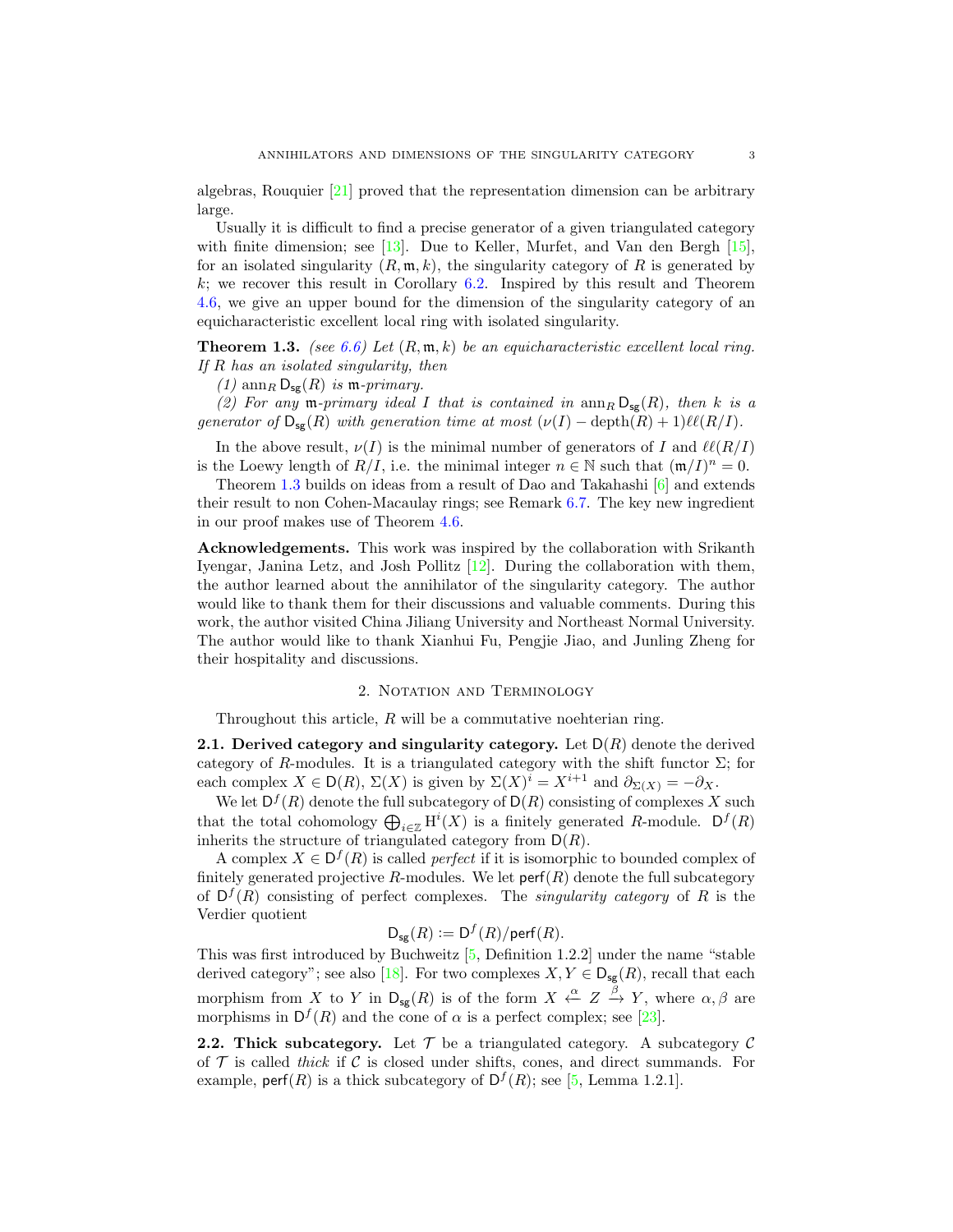For each object X in  $\mathcal{T}$ , set thick $_{\mathcal{T}}^0(X) = \{0\}$ . Denote by thick $_{\mathcal{T}}^1(X)$  the smallest full subcategory of  $\mathcal T$  that contains  $X$  and is closed under finite direct sums, direct summands, and shifts. Inductively, let thick  ${}^n_T(X)$  denote the full subcategory of  $\mathcal T$ consisting of objects  $Y \in \mathcal{T}$  that fit into an exact triangle

$$
Y_1 \to Y \oplus Y' \to Y_2 \to \Sigma(Y_1),
$$

where  $Y_1 \in \text{thick}^1_{\mathcal{T}}(X)$  and  $Y_2 \in \text{thick}^{n-1}_{\mathcal{T}}(X)$ . Note that the smallest thick subcategory of  $\mathcal T$  containing X, denoted thick $\tau(X)$ , is precisely  $\bigcup_{n\geq 0}$  thick $^n_{\mathcal T}(X)$ .

<span id="page-3-0"></span>**2.3. Dimension of triangulated categories.** Let  $\mathcal{T}$  be a triangulated category. The *dimension* of  $\mathcal T$  introduced by Rouquier [\[22\]](#page-14-7) is defined to be

$$
\dim \mathcal{T} := \inf \{ n \in \mathbb{N} \mid \text{ there exists } G \in \mathcal{T} \text{ such that } \mathcal{T} = \text{thick}_{\mathcal{T}}^{n+1}(G) \}.
$$

Let G be an object in T. G is called a *generator* of T if thick $\tau(G) = T$ . G is called a strong generator of  $\mathcal T$  if thick $_{\mathcal T}^n(G) = \mathcal T$  for some  $n \in \mathbb N$ . The minimal number n such that thick $_{\mathcal{T}}^{n}(G) = \mathcal{T}$  is called the *generation time* of G in T.

For example, if R is an artinian ring, then  $R/J(R)$  is a strong generator of  $D^f(R)$ with generation time at most  $\ell(\mathcal{R})$ , where  $J(R)$  is the Jacobian radical of R and  $\ell(\mathcal{R}) := \inf\{n \in \mathbb{N} \mid J(R)^n = 0\}$  is the Loewy length of R; see [\[22,](#page-14-7) Proposition 7.37].

<span id="page-3-2"></span>**2.4. Syzygy modules.** For a finitely generated R-module M and  $n \geq 1$ , we let  $\Omega_R^n(M)$  denote the *n*-th syzygy of M. That is, there is a long exact sequence

$$
0 \to \Omega_R^n(M) \to P^{-(n-1)} \to \cdots P^{-1} \to P^0 \to M \to 0,
$$

where  $P^{-i}$  are finitely generated projective R-modules for all  $0 \le i \le n-1$ . By Schanuel's Lemma,  $\Omega_R^n(M)$  is independent of the choice of the projective resolution of M up to projective summands.

When  $R$  is local, by choosing the minimal free resolution of  $M$ , the module  $\Omega_R^n(M)$  has no projective summands. In this case, we always assume  $\Omega_R^n(M)$  has no projective summands in the article.

**2.5. Support of modules.** Let  $Spec(R)$  denote the set of all prime ideals of R. It is endowed with the Zariski topology. A closed subset in this topology is of the form  $V(I) := \{ \mathfrak{p} \in \mathrm{Spec}(R) \mid \mathfrak{p} \supseteq I \}$ , where I is an ideal of R. For each R-module M, the support of M is

$$
\operatorname{Supp}_R M := \{ \mathfrak{p} \in \operatorname{Spec}(R) \mid M_{\mathfrak{p}} \neq 0 \},
$$

where  $M_{\mathfrak{p}}$  is the localization of M at  $\mathfrak{p}$ .

## 3. Localization and annihilator of triangulated categories

<span id="page-3-1"></span>Throughout this section, R will be a commutative noetherian ring and  $\mathcal T$  will be an essentially small R-linear triangulated category.

**3.1.** We say the triangulated category  $\mathcal{T}$  is R-linear if for each  $X \in \mathcal{T}$ , there is a ring homomorphism

$$
\phi_X \colon R \to \text{Hom}_{\mathcal{T}}(X, X)
$$

such that the R-action on  $\text{Hom}_{\mathcal{T}}(X, Y)$  from the right via  $\phi_X$  and from the left via  $\phi_Y$  are compatible. That is, for each  $r \in R$  and  $\alpha \in \text{Hom}_{\mathcal{T}}(X, Y)$ , one has

$$
\phi_Y(r) \circ \alpha = \alpha \circ \phi_X(r).
$$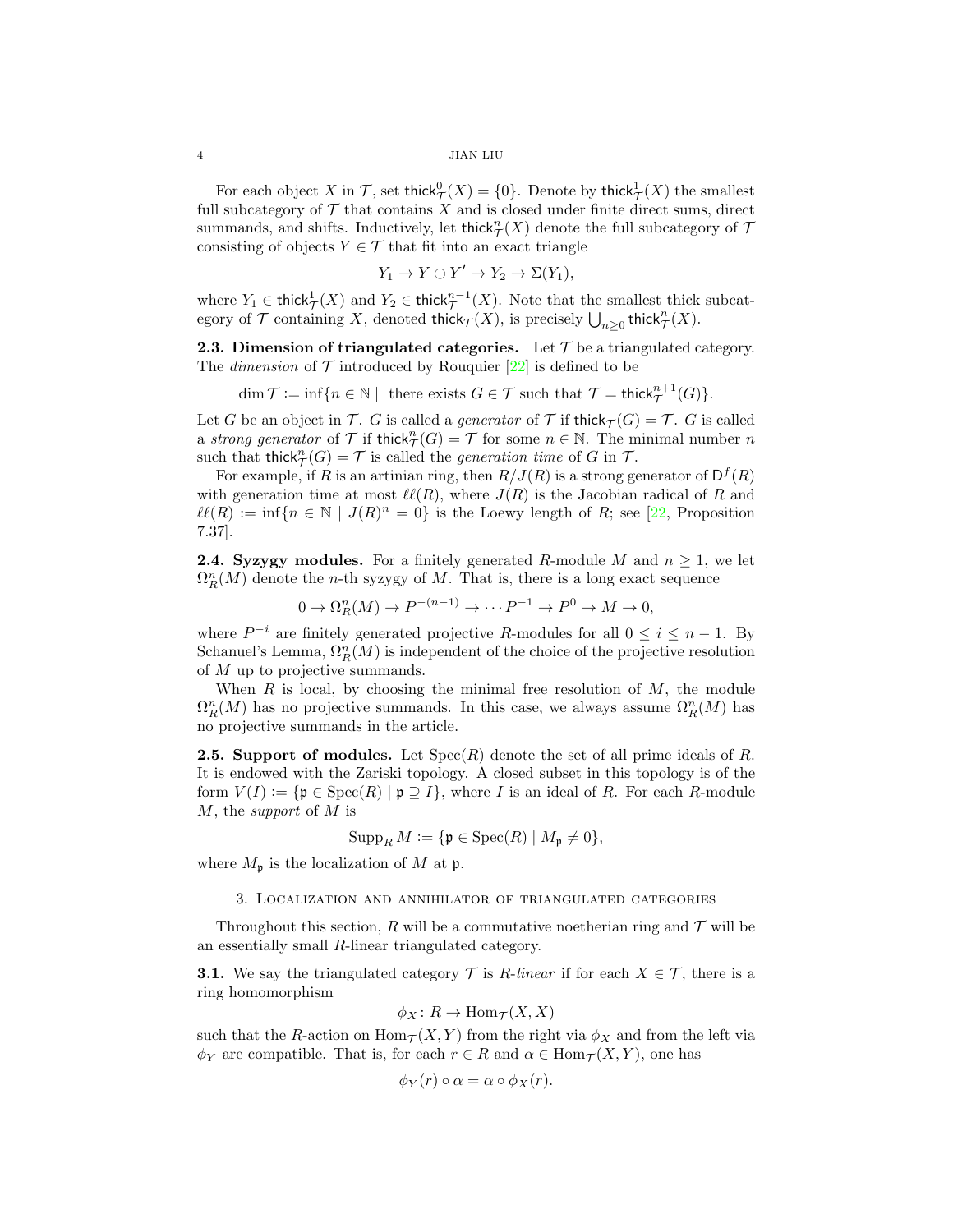<span id="page-4-0"></span>**3.2.** For each  $X \in \mathcal{T}$ , the *annihilator* of X, denoted  $\text{ann}_R X$ , is defined to be the annihilator of  $\text{Hom}_{\mathcal{T}}(X, X)$  over R. That is,

$$
\operatorname{ann}_R X := \{ r \in R \mid r \cdot \operatorname{Hom}_{\mathcal{T}}(X, X) = 0 \}.
$$

The annihilator of  $\mathcal T$  is defined to be

$$
\operatorname{ann}_R \mathcal{T} := \bigcap_{X \in \mathcal{T}} \operatorname{ann}_R X.
$$

A commutative noetherian local ring is called regular if its maximal ideal can be generated by a system of parameter. Due to Auslander, Buchsbaum, and Serre, a commutative noetherian local ring is regular if and only if its global dimension is finite; see  $\vert 4$ , Theorem 2.2.7. A commutative noetherian ring R is called regular provided that  $R_{\mathfrak{p}}$  is regular for all  $\mathfrak{p} \in \text{Spec}(R)$ .

<span id="page-4-1"></span>**Example 3.3.** Consider the R-linear triangulated category  $D_{\text{se}}(R)$ . As mentioned in the introduction, R is regular if and only if  $\text{ann}_R D_{\text{sg}}(R) = R$ . Indeed, it is clear that  $\text{ann}_R D_{\text{sg}}(R) = R$  ( $\iff D_{\text{sg}}(R)$  is trivial) is equivalent to that every finitely generated R-module has finite projective dimension. It turns out that this is equivalent to R is regular. According to Auslander, Buchsbaum, and Serre's criterion, the forward direction is clear. For the backward direction, see [\[2,](#page-14-14) Lemma 4.5].

**3.4.** Let V be a specicalization closed subset of  $Spec(R)$ ; that is, if  $p \in V$ , then the prime ideal q is in V if  $\mathfrak{p} \subseteq \mathfrak{q}$ . Following Benson, Iyengar, and Krause [\[3,](#page-14-15) Section 3, we define  $\mathcal{T}_V$  to be full subcategory

$$
\mathcal{T}_V := \{ X \in \mathcal{T} \mid \text{Hom}_{\mathcal{T}}(X, X)_{\mathfrak{p}} = 0 \text{ for all } \mathfrak{p} \in \text{Spec}(R) \setminus V \}.
$$

We observe that  $\mathcal{T}_V$  is a thick subcategory of  $\mathcal T$  as the R-action on  $\text{Hom}_{\mathcal T}(X, Y)$  factors through  $\text{End}_{\mathcal{T}}(X)$ -action on  $\text{Hom}_{\mathcal{T}}(X, Y)$  and  $\text{End}_{\mathcal{T}}(Y)$ -action on  $\text{Hom}_{\mathcal{T}}(X, Y)$ .

For each prime ideal  $\mathfrak p$  of R, set

$$
Z(\mathfrak{p}) := \{ \mathfrak{q} \in \mathrm{Spec}(R) \mid \mathfrak{q} \nsubseteq \mathfrak{p} \}.
$$

Then  $Z(\mathfrak{p})$  is a specialization closed subset of  $Spec(R)$ . The *localization* of  $\mathcal T$  at  $\mathfrak{p}$ is defined to be the verdier quotient

$$
\mathcal{T}_{\mathfrak{p}} := \mathcal{T}/\mathcal{T}_{Z(\mathfrak{p})}.
$$

**Example 3.5.** Consider the R-linear triangulated category  $D^f(R)$ . Since R is noetherian, for  $X, Y \in D^f(R)$ , one has

$$
\mathrm{Hom}_{\mathsf{D}^f(R)}(X,Y)_{\mathfrak{p}} \cong \mathrm{Hom}_{\mathsf{D}^f(R_{\mathfrak{p}})}(X_{\mathfrak{p}},Y_{\mathfrak{p}}).
$$

This immediately yields that  $\text{Hom}_{D^f(R)}(X,X)_{\mathfrak{p}} = 0$  if and only if  $X_{\mathfrak{p}} = 0$  in  $D^f(R_{\mathfrak{p}})$ ; the latter means  $X_{\mathfrak{p}}$  is acyclic. We conclude that

$$
\mathsf{D}^f(R)_{Z(\mathfrak{p})} = \{ X \in \mathsf{D}^f(R) \mid X_{\mathfrak{p}} \text{ is acyclic} \}.
$$

Combining with this, [\[20,](#page-14-16) Lemma 2.2] implies that  $D^f(R)/D^f(R)_{Z(\mathfrak{p})} \cong D^f(R_{\mathfrak{p}})$ . That is, there is a triangle equivalence

$$
\mathsf{D}^f(R)_{\mathfrak{p}} \cong \mathsf{D}^f(R_{\mathfrak{p}}).
$$

We will show that an analogue of the above example holds for the singularity category; see Corollary [4.4.](#page-7-0)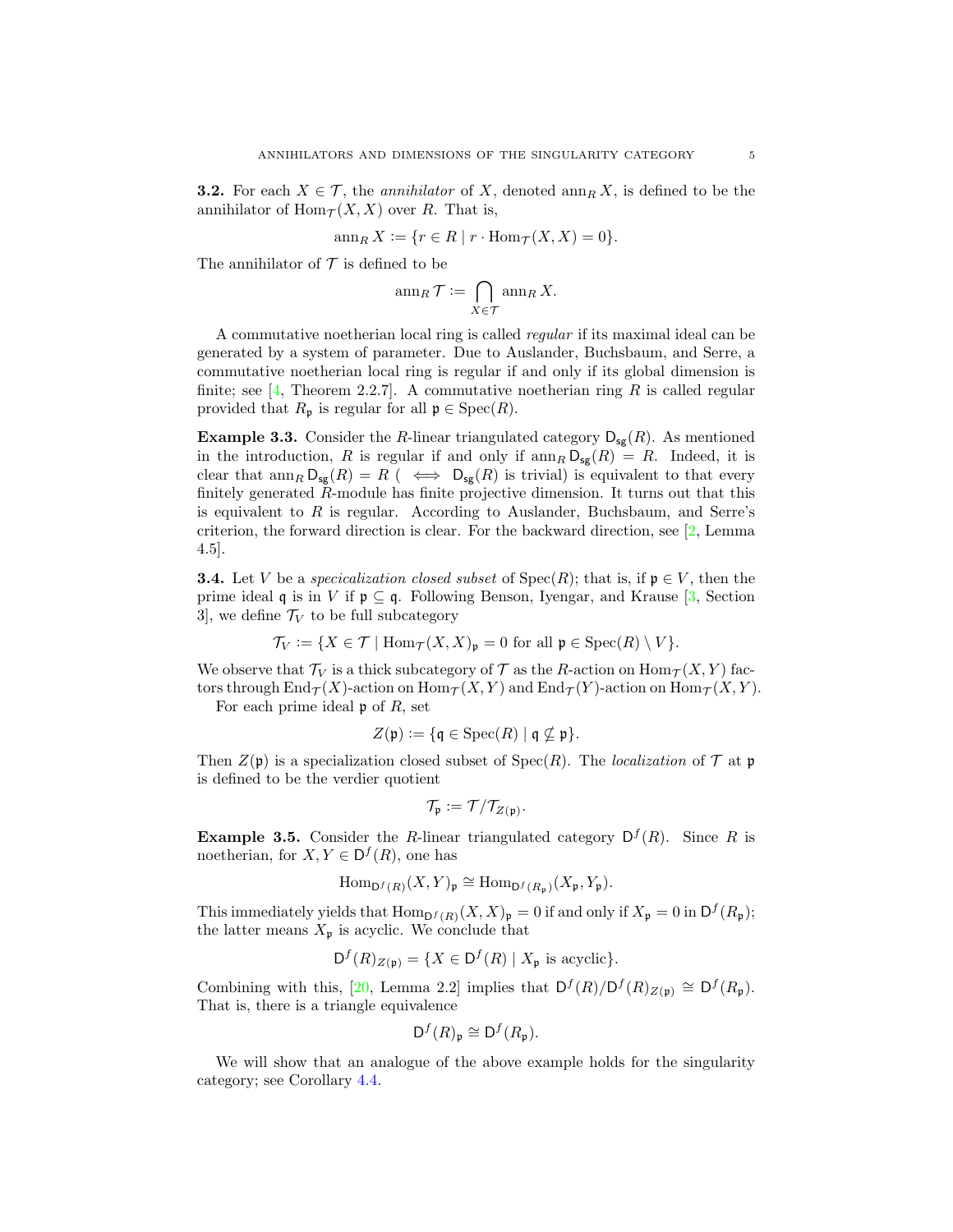<span id="page-5-0"></span>**Lemma 3.6.** For each object  $X$  in  $T$ , we have

$$
\operatorname{Supp}_R \operatorname{Hom}_{\mathcal{T}}(X,X) = V(\operatorname{ann}_R X).
$$

In particular,  $\text{Supp}_R \text{Hom}_{\mathcal{T}}(X, X)$  is a closed subset of  $\text{Spec}(R)$ .

Proof. The second statement follows immediately from the first one.

It is clear  $\text{Supp}_R \text{Hom}_{\mathcal{T}}(X, X) \subseteq V(\text{ann}_R X)$ . For the converse, let  $\text{ann}_R X \subseteq \mathfrak{p}$ for some prime ideal  $\mathfrak p$  of R. We claim that  $\text{Hom}_{\mathcal T}(X, X)_{\mathfrak p}\neq 0$ . If not, assume  $\text{Hom}_{\mathcal{T}}(X,X)_{\mathfrak{p}} = 0.$  Consider the identity morphism  $\text{id}_X \colon X \to X$  in  $\text{Hom}_{\mathcal{T}}(X,X)$ . The assumption yields that  $\mathrm{id}_X$  is zero in the localization  $\mathrm{Hom}_\mathcal{T}(X, X)_{\mathfrak{p}}$ . Thus there exists  $r \notin \mathfrak{p}$  such that  $r \cdot id_X = 0$ . Then it is clear that  $r \in \operatorname{ann}_R X$ . Hence  $\dim_R X \nsubseteq \mathfrak{p}$ . This contradicts with  $\dim_R X \subseteq \mathfrak{p}$ . As required.

<span id="page-5-6"></span>**3.7.** Let X be an object in T. Given an element  $r \in R$ , the Koszul object of r on X, denoted  $X/\!\!/r$ , is the object that fits into the exact triangle

$$
X \xrightarrow{r} X \to X/\!\!/r \to \Sigma(X).
$$

That is,  $X/\!\!/r$  is the cone of the map  $r: X \to X$ . For a sequence  $r = r_1, \ldots, r_n$ , one can define the Koszul object  $X/\llbracket r \rrbracket$  by induction on n. It is not difficult to show

(1) 
$$
\operatorname{Supp}_R \operatorname{Hom}_{\mathcal{T}}(X/\hspace{-1.5 mm}/r, X/\hspace{-1.5 mm}/r) \subseteq \operatorname{Supp}_R \operatorname{Hom}_{\mathcal{T}}(X, X) \cap V(r).
$$

<span id="page-5-5"></span>The following result is a direct consequence of [\[3,](#page-14-15) Lemma 3.5].

<span id="page-5-1"></span>**Lemma 3.8.** For each prime ideal  $\mathfrak{p}$  of R,

$$
\mathcal{T}_{Z(\mathfrak{p})} = \mathsf{thick}_{\mathcal{T}}(X/\hspace{-3pt}/r \mid X \in \mathcal{T}, r \notin \mathfrak{p})
$$

and the quotient functor  $\mathcal{T} \to \mathcal{T}/\mathcal{T}_{Z(\mathfrak{p})} = \mathcal{T}_{\mathfrak{p}}$  induces a natural isomorphism

$$
\operatorname{Hom}\nolimits_{\mathcal T}(X,Y)_{\mathfrak p}\cong\operatorname{Hom}\nolimits_{{\mathcal T}_{\mathfrak p}}(X,Y)
$$

for  $X, Y$  in  $T$ .

<span id="page-5-2"></span>Corollary 3.9. Let X be an object in  $T$ . Then

 ${\mathfrak{p}} \in \operatorname{Spec}(R) \mid X \neq 0 \text{ in } \mathcal{T}_{\mathfrak{p}} = V(\operatorname{ann}_R X).$ 

*Proof.* By Lemma [3.6,](#page-5-0)  $V(\operatorname{ann}_RX) = \operatorname{Supp}_R \operatorname{Hom}_{\mathcal{T}}(X,X)$ . Note that the isomorphism  $\text{Hom}_{\mathcal{T}}(X,X)_{\mathfrak{p}} \cong \text{Hom}_{\mathcal{T}_{\mathfrak{p}}}(X,X)$  in Lemma [3.8](#page-5-1) yields that  $\text{Hom}_{\mathcal{T}}(X,X)_{\mathfrak{p}} \neq 0$ is equivalent to  $X \neq 0$  in  $\mathcal{T}_{p}$ . This completes the proof.

<span id="page-5-3"></span>Lemma 3.10. { $\mathfrak{p} \in \text{Spec}(R) \mid \mathcal{T}_{\mathfrak{p}} \neq 0$ }  $\subseteq V(\text{ann}_R \mathcal{T})$ .

*Proof.* By definition  $\text{ann}_R \mathcal{T} \subseteq \text{ann}_R X$  for each  $X \in \mathcal{T}$ . Thus we get that  $V(\operatorname{ann}_RX) \subseteq V(\operatorname{ann}_R \mathcal{T})$ . Combining with Corollary [3.9,](#page-5-2) we get

$$
\{\mathfrak{p} \in \operatorname{Spec}(R) \mid \mathcal{T}_{\mathfrak{p}} \neq 0\} = \bigcup_{X \in \mathcal{T}} \{\mathfrak{p} \in \operatorname{Spec}(R) \mid X \neq 0 \text{ in } \mathcal{T}_{\mathfrak{p}}\} \subseteq V(\operatorname{ann}_R \mathcal{T}).
$$

As required.  $\Box$ 

The following is the main result of this section.

<span id="page-5-4"></span>**Proposition 3.11.** Let  $\mathcal T$  be an essentially small R-linear triangulated category. If dim  $T < \infty$ , then

$$
\{\mathfrak{p} \in \operatorname{Spec} R \mid \mathcal{T}_{\mathfrak{p}} \neq 0\} = V(\operatorname{ann}_R \mathcal{T}).
$$

$$
\qquad \qquad \Box
$$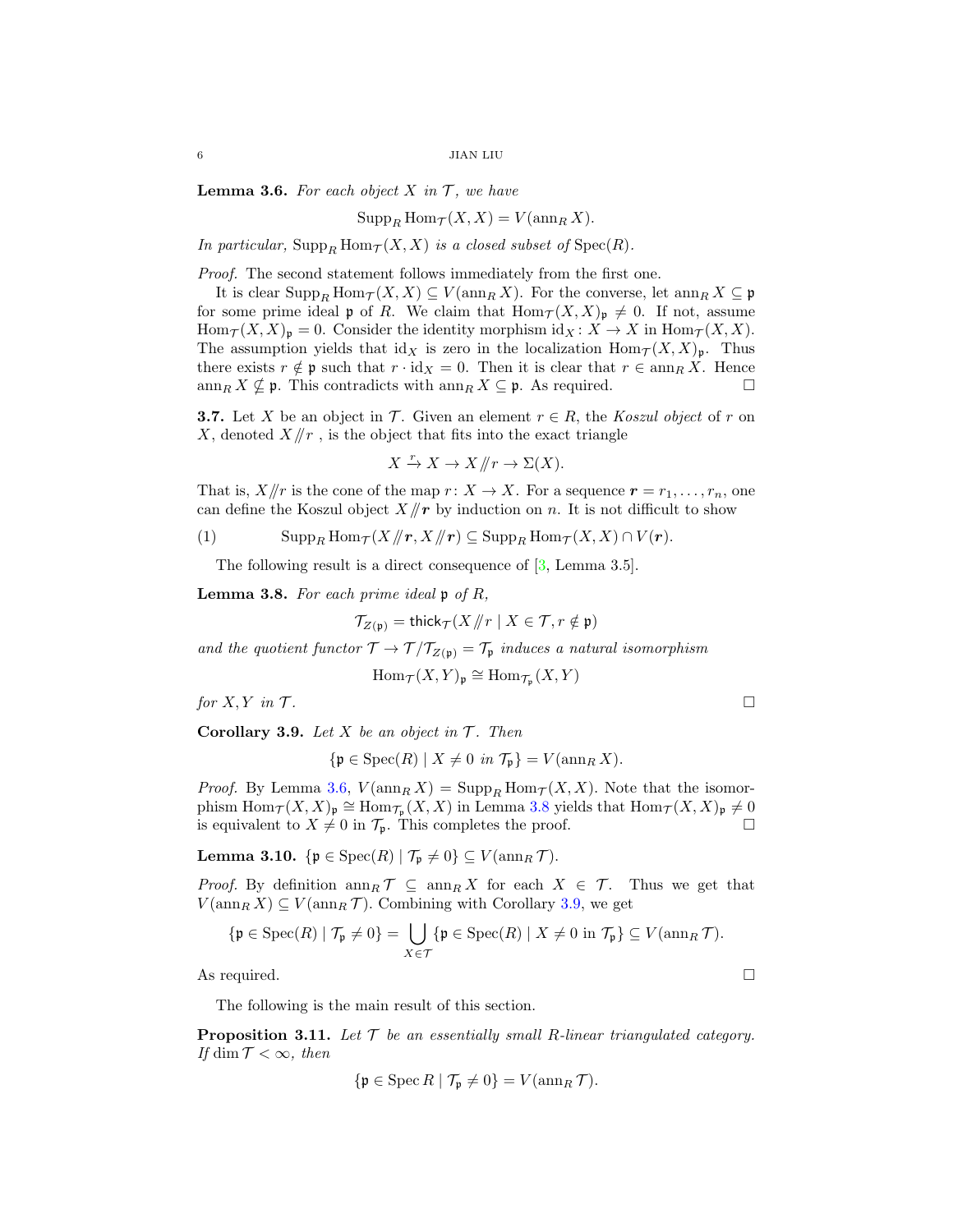*Proof.* Assume  $\mathcal{T} = \text{thick}_{\mathcal{T}}^n(G)$  for some  $G \in \mathcal{T}$  and  $n \in \mathbb{N}$ . Set  $I := \text{ann}_R G$ . Then  $I^n \subseteq \text{ann}_R \mathcal{T}$ ; see [\[9,](#page-14-4) Lemma 2.1]. In particular,  $V(\text{ann}_R \mathcal{T}) \subseteq V(I)$ .

We claim that  $V(I) \subseteq {\mathfrak{p}} \in \text{Spec}(R) \mid \mathcal{T}_{\mathfrak{p}} \neq 0$ . Indeed, let  $\mathfrak{p} \in \text{Spec}(R)$  and  $I \subseteq \mathfrak{p}$ , by Lemma [3.6](#page-5-0) we have  $\text{Hom}_{\mathcal{T}}(G, G)_{\mathfrak{p}} \neq 0$ . Thus we conclude that  $\mathcal{T}_{\mathfrak{p}} \neq 0$ by Lemma [3.8.](#page-5-1)

By above, we have  $V(\operatorname{ann}_R \mathcal{T}) \subseteq {\mathfrak{p} \in \operatorname{Spec}(R) \mid \mathcal{T}_{\mathfrak{p}} \neq 0}.$  The desired result now follows immediately from Lemma [3.10.](#page-5-3)

## 4. Annihilators of the singularity category

In this section, We will investigate the annihilator of  $D_{sg}(R)$  over R. It turns out that the Jacobian ideal and the annihilator of  $D_{\text{sg}}(R)$  are equal up to radical under some assumptions; see Corollary [4.9.](#page-8-0)

First we give a technical lemma which is used in the proof of Lemma [4.2](#page-6-0) and Lemma [4.3;](#page-7-1) the proof is inspired by  $[11, \text{Lemma } 2.2]$  $[11, \text{Lemma } 2.2]$ .

<span id="page-6-2"></span>**Lemma 4.1.** Let X be an object in  $D_{sg}(R)$  and p be a prime ideal of R. If  $X_p$ is perfect over  $R_p$ , then there exists  $r \notin \mathfrak{p}$  such that X is a direct summand of  $\Sigma^{-1}(X/\!\!/r)$  in  $\mathsf{D}_{\mathsf{sg}}(R)$ .

*Proof.* By choosing a projective resolution of  $X$ , we may assume  $X$  is a bounded above complex of finitely generated projective R-modules with finitely many nonzero cohomologies. Then by taking brutal truncation, we conclude that  $\Sigma^{n}(X)$  is isomorphic to a finitely generated R-module in  $D_{\text{sg}}(R)$  for  $n \ll 0$ . Combining with the assumption, we may assume X is a finitely generated R-module and  $X_{\mathfrak{p}}$  is a free  $R_p$ -module.

Choose a projective resolution  $\pi: P(X) \to X$ , where  $P(X)$  is a finitely generated projective R-module. The kernel of  $\pi$  is the first syzygy of X, denoted  $\Omega_R^1(X)$ . Then we have  $\text{Ext}^1_R(X, \Omega^1_R(X))_{\mathfrak{p}} = 0$  as  $X_{\mathfrak{p}}$  is a free  $R_{\mathfrak{p}}$ -module. Since  $\text{Ext}^1_R(X, \Omega^1_R(X))$  is finitely generated over R, there is an element  $r \notin \mathfrak{p}$  such that  $r \cdot \text{Ext}^1_R(X, \Omega^1_R(X)) =$ 0. That is, there exists a commutative diagram

<span id="page-6-1"></span>(2) 
$$
0 \longrightarrow \Omega_R^1(X) \xrightarrow{\binom{0}{1}} X \oplus \Omega_R^1(X) \xrightarrow{(1,0)} X \longrightarrow 0
$$

$$
\parallel \qquad \qquad \downarrow \qquad \qquad \downarrow
$$

$$
0 \longrightarrow \Omega_R^1(X) \longrightarrow P(X) \xrightarrow{\pi} X \longrightarrow 0
$$

in the category of R-modules.

Let f denote the middle map  $X \oplus \Omega_R^1(X) \to P(X)$  in [\(2\)](#page-6-1). The right square of [\(2\)](#page-6-1) induces a morphism  $\varphi: \text{cone}(f) \to X/\!\!/r$ , where  $\text{cone}(f)$  is the cone of f. It follows immediately from the snake lemma that  $\varphi$  is a quasi-isomorphism. Hence there exists an exact triangle

$$
X \oplus \Omega^1_R(X) \to P(X) \to X/\hspace{-3pt}/r \to \Sigma(X \oplus \Omega^1_R(X))
$$

in  $\mathsf{D}^f(R)$ . Thus in  $\mathsf{D}_{\mathsf{sg}}(R)$ , we get that  $X/\hspace{-0.1cm}/r \cong \Sigma(X \oplus \Omega^1_R(X))$ . As required.  $\Box$ 

<span id="page-6-0"></span>Lemma 4.2.  $D_{sg}(R)_{p} = D_{sg}(R)/\{X \in D_{sg}(R) | X_{p} = 0 \in D_{sg}(R_{p})\}.$ 

Proof. It is equivalent to show

$$
\mathsf{D}_{\mathsf{sg}}(R)_{Z(\mathfrak{p})} = \{ X \in \mathsf{D}_{\mathsf{sg}}(R) \mid X_{\mathfrak{p}} = 0 \in \mathsf{D}_{\mathsf{sg}}(R_{\mathfrak{p}}) \}.
$$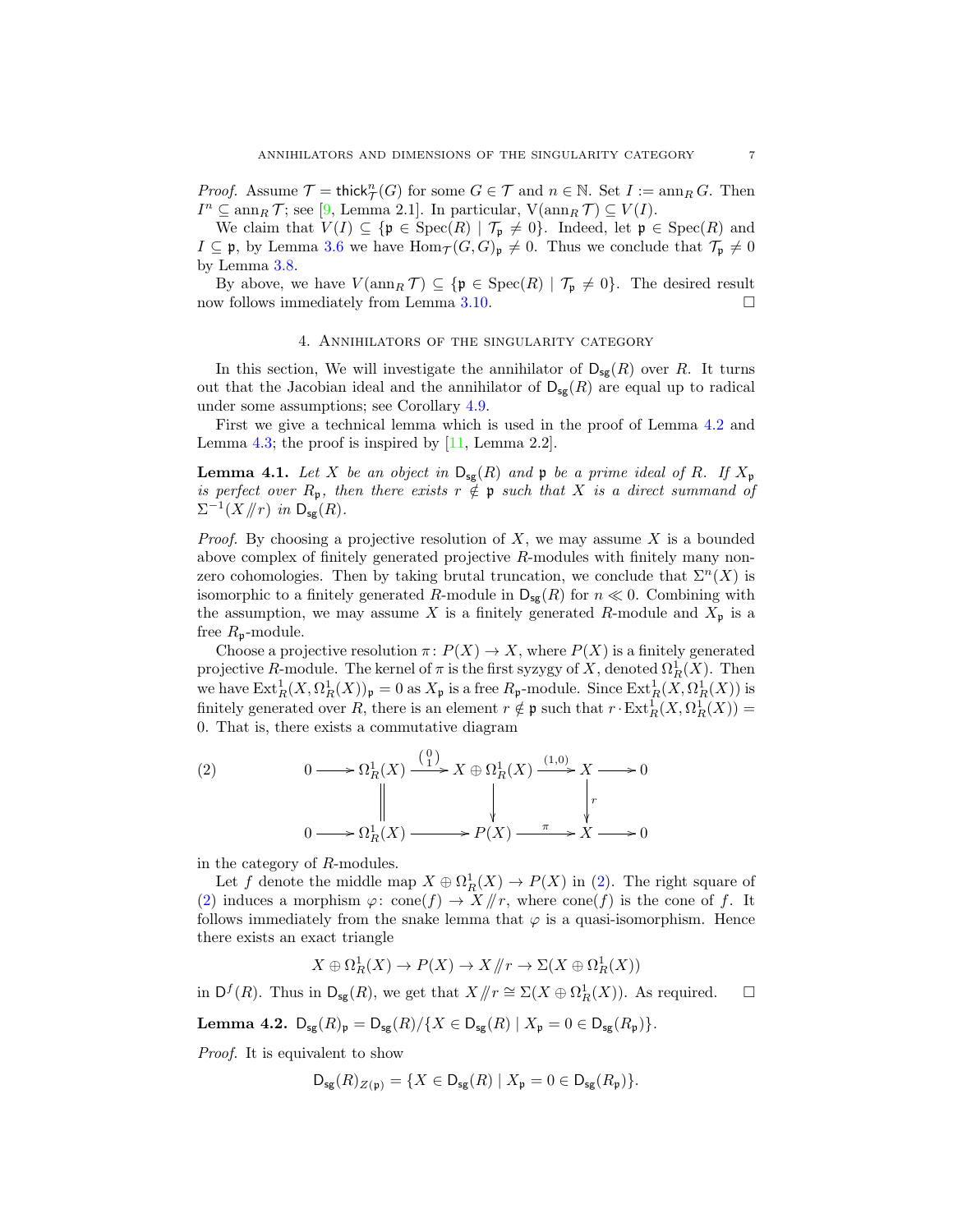From Lemma [3.8,](#page-5-1)  $D_{sg}(R)_{Z(\mathfrak{p})} = \text{thick}_{D_{sg}(R)}(X \mid r \mid X \in D_{sg}(R), r \notin \mathfrak{p})$ . For each  $X \in D_{sg}(R)$  and  $r \notin \mathfrak{p}$ , since  $(X/\!/r)_{\mathfrak{p}}$  is acyclic, we conclude that  $D_{sg}(R)_{Z(\mathfrak{p})} \subseteq$  ${X \in D_{\text{sg}}(R) | X_{\mathfrak{p}} = 0 \in D_{\text{sg}}(R_{\mathfrak{p}})}.$ 

For the reverse inclusion, assume  $X \in D_{sg}(R)$  and  $X_p = 0$  in  $D_{sg}(R_p)$ . Lemma [4.1](#page-6-2) yields that  $X \in \mathsf{thick}_{D_{\mathsf{ce}}(R)}(X/\!/r)$  for some  $r \notin \mathfrak{p}$ . This completes the proof.  $\Box$ 

<span id="page-7-1"></span>**Lemma 4.3.** Let R be a commutative noetherian ring. For objects  $X, Y$  in  $D_{\text{sg}}(R)$ , there is a natural isomorphism

 $\text{Hom}_{\mathsf{D}_{\mathsf{sg}}(R)}(X,Y)_{\mathfrak{p}} \cong \text{Hom}_{\mathsf{D}_{\mathsf{sg}}(R_{\mathfrak{p}})}(X_{\mathfrak{p}},Y_{\mathfrak{p}}).$ 

*Proof.* We define the map  $\pi$ :  $\text{Hom}_{\text{D}_{\text{ss}}(R)}(X, Y)_{\mathfrak{p}} \to \text{Hom}_{\text{D}_{\text{ss}}(R_{\mathfrak{p}})}(X_{\mathfrak{p}}, Y_{\mathfrak{p}})$  by sending  $s^{-1}(\alpha/\beta)$  to  $X_p \xleftrightarrow{s \beta_p} Z_p \xrightarrow{\alpha_p} Y_p$ , where  $s \notin \mathfrak{p}$  and  $\alpha/\beta$  is  $X \xleftarrow{\beta} Z \xrightarrow{\alpha} Y$ ; here  $\alpha, \beta$ are morphisms in  $D^f(R)$  and cone( $\beta$ ) is perfect over R. The map is well-defined.

First we prove the map is injective. If  $\pi(s^{-1}(\alpha/\beta)) = 0$ , then  $\alpha_{\mathfrak{p}}$  factors through a perfect complex over  $R_p$ . With the same argument in the proof of [\[16,](#page-14-18) Lemma 3.9], one can verify that  $(-)_{\mathfrak{p}}: \text{perf}(R) \to \text{perf}(R_{\mathfrak{p}})$  is dense. Hence  $\alpha_{\mathfrak{p}}$  factors through  $F_{\mathfrak{p}}$ , where  $F \in \text{perf}(R)$ . Since for  $M, N \in \mathsf{D}^f(R)$ 

$$
\operatorname{Hom}_{\mathsf{D}^f(R)}(M,N)_{\mathfrak{p}} \cong \operatorname{Hom}_{\mathsf{D}^f(R_{\mathfrak{p}})}(M_{\mathfrak{p}},N_{\mathfrak{p}}),
$$

there exists  $\gamma: Z \to F$  and  $\eta: F \to Y$  in  $\mathsf{D}^f(R)$  such that  $\alpha_{\mathfrak{p}} = t_1^{-1} \eta_{\mathfrak{p}} \circ t_2^{-1} \gamma_{\mathfrak{p}}$  for some  $t_1, t_2 \notin \mathfrak{p}$ . This implies that there exists  $t \notin \mathfrak{p}$  such that  $tt_1t_2\alpha = t\eta \circ \gamma$ . Since  $tt_1t_2 \notin \mathfrak{p}$ , we get that  $s^{-1}(\alpha/\beta) = 0$ . Thus  $\pi$  is injective.

Now we prove that the map is surjective. We just need to consider the map  $X_{\mathfrak{p}} \stackrel{g_{\mathfrak{p}}}{\longrightarrow} V_{\mathfrak{p}}$  is in the image of  $\pi$  for each  $W \in D^f(R)$ , where  $f: W \to Y$ in  $D^f(R)$ ,  $g: W \to X$  in  $D^f(R)$ , and cone $(g)$ <sub>p</sub> is perfect over  $R_p$ . Then Lemma [4.1](#page-6-2) yields that cone(g) is a direct summand of  $\Sigma^{-1}(\text{cone}(g)/\!/\!r)$  in  $\mathsf{D}_{\mathsf{sg}}(R)$  for some  $r \notin \mathfrak{p}$ . Since the multiplication  $r: \text{cone}(g) / r \to \text{cone}(g) / r$  is null-homotopy,  $r/1: \text{cone}(g)/\llbracket r \rightarrow \text{cone}(g)/\llbracket r \text{ is zero in } D_{\text{sg}}(R)$ . Hence  $r/1: \text{cone}(g) \rightarrow \text{cone}(g)$  is also zero in  $D_{sg}(R)$ . Combining with the exact triangle  $W \xrightarrow{g/1} X \to \text{cone}(g) \to$  $\Sigma(W)$  in  $D_{sg}(R)$ , we conclude that  $r/1: X \to X$  factors through  $g/1$  in  $D_{sg}(R)$ . Assume  $r/1 = g/1 \circ h_1/h_2$ , where  $h_1/h_2$  is  $X \xleftarrow{h_2} L \xrightarrow{h_1} W$  and cone $(h_2)$  is perfect over R. This implies  $r/1 = (g \circ h_1)/h_2$ . Hence there exists a commutative diagram in  $\mathsf{D}^f(R)$ 



where cone(l) is perfect over R. Note that  $g \circ h_1 \circ h_3 = rl$ . As cone( $(l)_p$ ) is perfect over  $R_p$ , we get that  $f_p/g_p = (f \circ h_1 \circ h_3)_p/(rl)_p$ . This morphism is precisely  $\pi(r^{-1}(f \circ h_1 \circ h_3/l))$ . This completes the proof.

<span id="page-7-0"></span>**Corollary 4.4.** For a commutative noetherian ring  $R$ , we have

$$
\mathsf{D}_{\mathsf{sg}}(R)_{\mathfrak{p}} = \mathsf{D}_{\mathsf{sg}}(R)/\{X \mid X_{\mathfrak{p}} = 0 \text{ in } \mathsf{D}_{\mathsf{sg}}(R_{\mathfrak{p}})\} \cong \mathsf{D}_{\mathsf{sg}}(R_{\mathfrak{p}}).
$$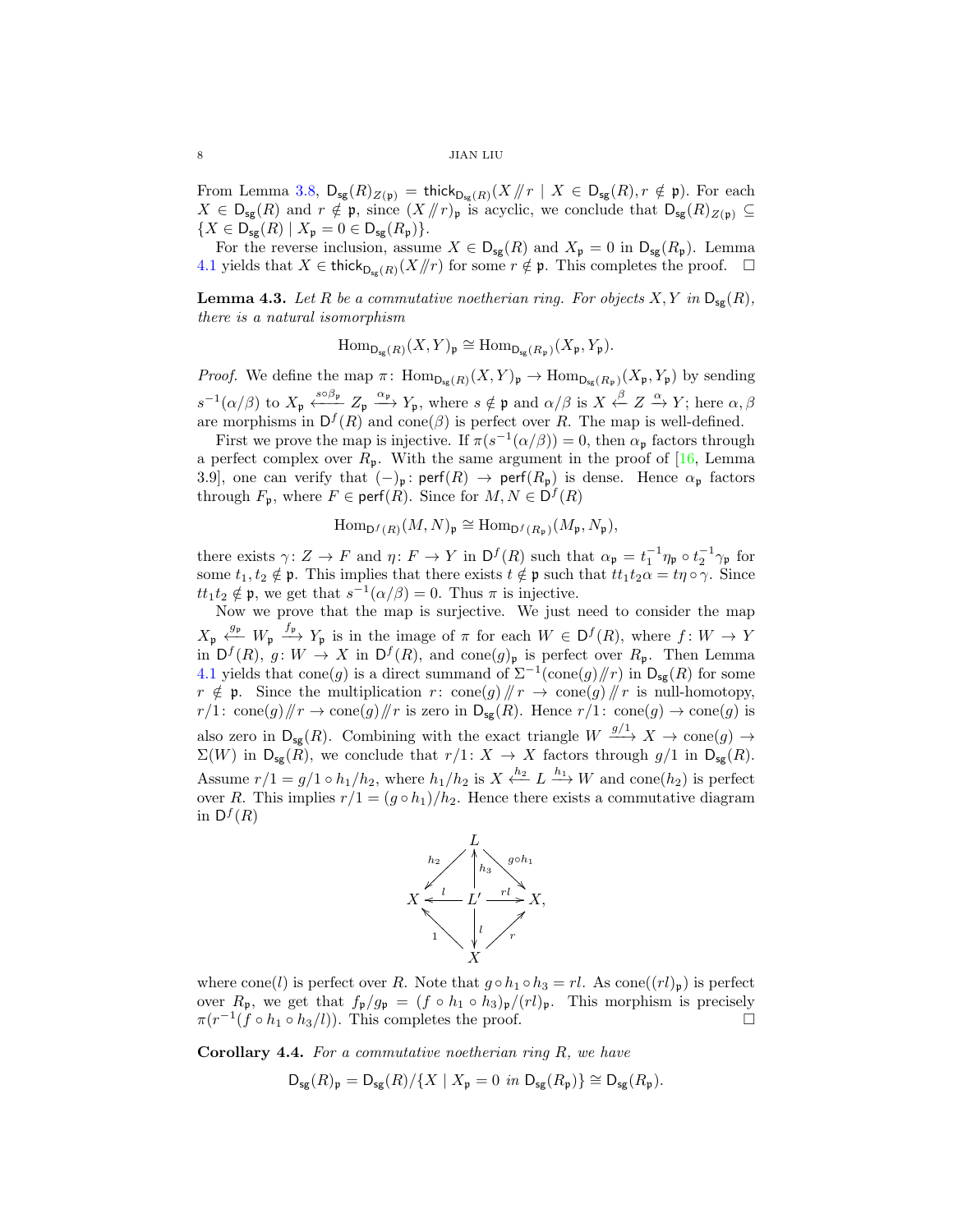Proof. The first equation is from Lemma [4.2.](#page-6-0) Combining with this, the localization functor  $D_{sg}(R) \to D_{sg}(R_p)$  induces a triangle functor  $\pi \colon D_{sg}(R)_p \to D_{sg}(R_p)$ .  $\pi$  is fully faithful by Lemma [3.8](#page-5-1) and Lemma [4.3.](#page-7-1) By [\[16,](#page-14-18) Lemma 3.9],  $\pi$  is dense. Thus  $\pi$  is an equivalence.

**Remark 4.5.** (1) When  $R$  is a Gorenstein local ring, the second equivalence above was proved by Matsui [\[17,](#page-14-19) Lemma 4.12] using a different method.

(2) Let X be a finitely generated R-module. Since  $\text{pd}_R(X) < \infty$  if and only if  $X = 0$  in  $D_{sg}(R)$ , Corollary [3.9](#page-5-2) and Corollary [4.4](#page-7-0) yield that

$$
\{\mathfrak{p} \in \mathrm{Spec}(R) \mid \mathrm{pd}_{R_{\mathfrak{p}}}(X_{\mathfrak{p}}) = \infty\} = V(\mathrm{ann}_{R} \mathrm{Hom}_{\mathrm{D}_{\mathrm{sg}}(R)}(X, X)).
$$

In particular, the set  $\{ \mathfrak{p} \in \text{Spec}(R) \mid \text{pd}_{R_{\mathfrak{p}}}(M_{\mathfrak{p}}) < \infty \}$  is Zariski open; this is proved in [\[2,](#page-14-14) Lemma 4.5].

Let  $\text{Sing}(R)$  denote the *singular locus* of R. That is,  $\text{Sing}(R) := \{ \mathfrak{p} \in \text{Spec}(R) \mid \mathfrak{p} \in \text{Spec}(R) \}$  $R_{\mathfrak{p}}$  is not regular}.

<span id="page-8-1"></span>**Theorem 4.6.** Let R be a commutative noetherian ring. If  $\dim \mathsf{D}_{\mathsf{se}}(R) < \infty$ , then

$$
Sing(R) = V(\operatorname{ann}_R \mathsf{D}_{\mathsf{sg}}(R)).
$$

In particular, in this case  $\text{Sing}(R)$  is a closed subset.

*Proof.* For each prime ideal  $\mathfrak{p}$  of R, by Corollary [4.4](#page-7-0) we get that  $D_{sg}(R)_{\mathfrak{p}}\neq 0$  if and only if  $D_{sg}(R_p) \neq 0$ . This is equivalent to  $p \in Sing(R)$ . Thus the desired result follows immediately from Proposition [3.11.](#page-5-4)

<span id="page-8-2"></span>Remark 4.7. Let R be a localization of a finitely generated algebra over a field or an equicharacteristic excellent local ring. It is proved by Iyengar and Takahashi that dim  $D^f(R) < \infty$ ; see [\[13,](#page-14-5) Corollary 7.2]. In particular, dim  $D_{sg}(R) < \infty$ .

In this case, Iyengar and Takahashi [\[13,](#page-14-5) 5.3 and 5.4] proved that the cohomologi-cal annihilator (see [5.1\)](#page-9-2), denoted  $ca(R)$ , defines the singular locus of R. Combining with Theorem [4.6,](#page-8-1) we conclude that  $ca(R)$  is equal to  $\text{ann}_R D_{sg}(R)$  up to radical. We will give a more precise relation between them in Proposition [5.3.](#page-10-0)

**4.8.** Let  $R$  be a finitely generated algebra over a field  $k$  (resp.an equicharacteristic complete local ring). Then  $R \cong k[x_1,\ldots,x_n]/(f_1,\ldots,f_c)$  (resp.  $R \cong$  $k[\![x_1,\ldots,x_n]\!]/(f_1,\ldots,f_c)$  by Cohen's structure theorem, where k is the residue field of R). Denote by h the height of the ideal  $(f_1, \ldots, f_c)$  in  $k[x_1, \ldots, x_n]$  (resp.  $k[\![x_1, \ldots, x_n]\!]$ ). More precisely,  $h = n - \dim(R)$ ; see [\[10,](#page-14-20) Theorem I 1.8A] (resp. [\[4,](#page-14-13) Corollary 2.1.4]). The *Jacobian ideal* of R, denoted  $\text{jac}(R)$ , is defined to be the ideal of R generated by all  $h \times h$  minors of the Jacobian matrix

$$
\partial(f_1,\ldots,f_c)/\partial(x_1,\ldots,x_n).
$$

Recall that a commutative noetherian ring is called *equidimensional* provided that dim  $R/\mathfrak{p} = \dim R/\mathfrak{q} < \infty$  for all minimal prime ideals  $\mathfrak{p}, \mathfrak{q}$  of R.

<span id="page-8-0"></span>**Corollary 4.9.** Let  $R$  be either an equidimensional finitely generated k-algebra over a perfect field k, or an equidimensional equicharacteristic complete local ring with a perfect residue field. Then

$$
\sqrt{\text{jac}(R)} = \sqrt{\text{ann}_R \,\mathsf{D}_{\text{sg}}(R)}.
$$

In particular, jac( $R$ )<sup>s</sup> annihilates the singularity category of R for some integer s.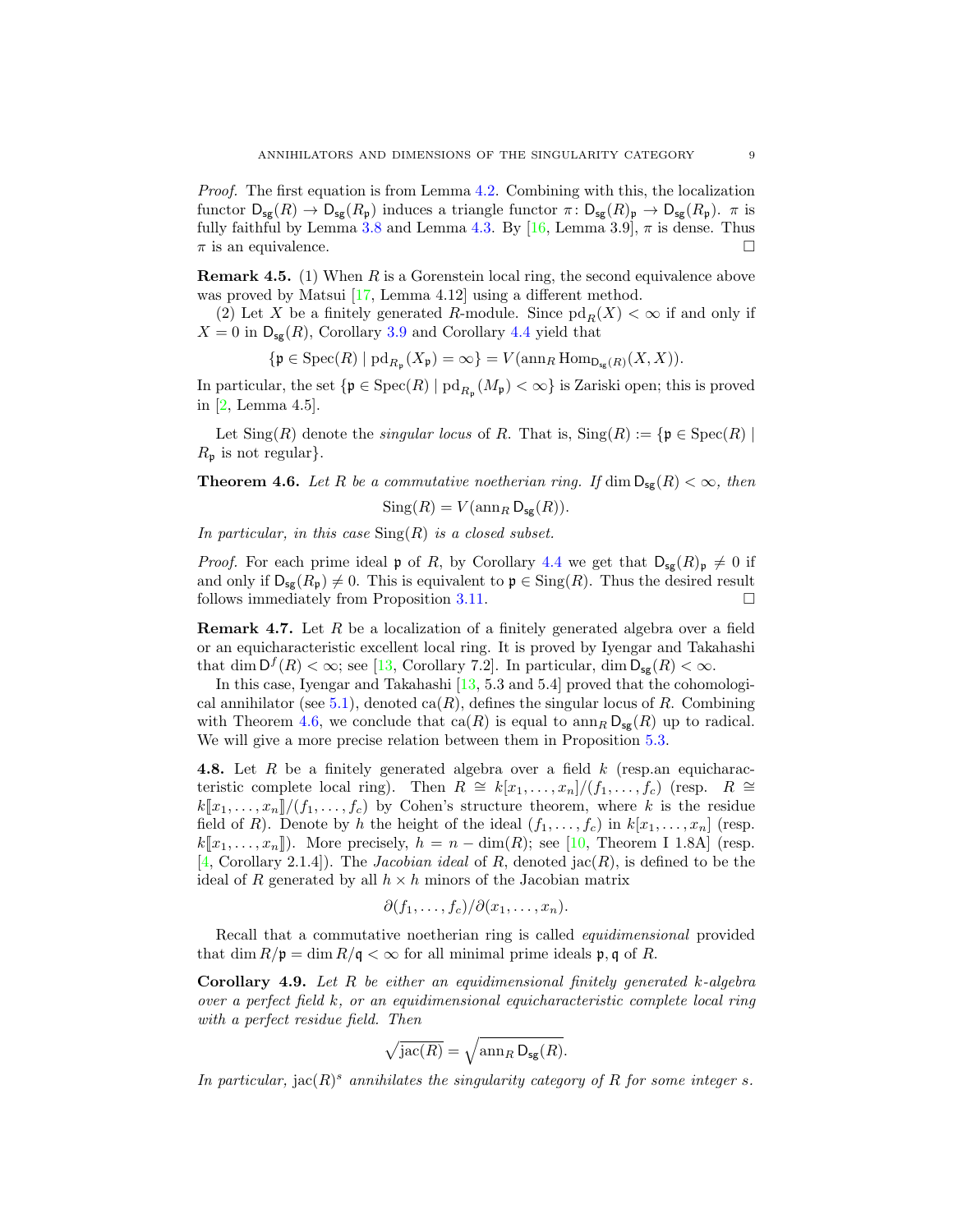Proof. The last statement follows immediately from the first one.

In both cases,  $\text{iac}(R)$  defines the singular locus of R. That is,

$$
Sing(R) = V(jac(R)).
$$

Indeed, the affine case can see  $[8,$  Corollary 16.20]. The local case can combine  $[13,$ Lemma 2.10] and [\[24,](#page-15-1) Proposition 4.4, Proposition 4.5, and Theorem 5.4].

From Remark [4.7,](#page-8-2) dim  $D_{sg}(R) < \infty$ . Combining with this, Theorem [4.6](#page-8-1) implies that

$$
Sing(R) = V(\operatorname{ann}_R \mathsf{D}_{\mathsf{sg}}(R)).
$$

By above two equations, we have

$$
V(jac(R)) = V(\operatorname{ann}_R \mathsf{D}_{\mathsf{sg}}(R)).
$$

This implies the desired result.

**Remark 4.10.** (1) When R is an equicharacteristic Cohen-Macaulay local ring over a field, it turns out that  $\text{Jac}(R)$  annihilates the singularity category of R; see [\[14\]](#page-14-3).

(2) Corollary [4.9](#page-8-0) fails without equidimensional assumption; see Example [4.11.](#page-9-0) The example also shows that the power of the Jocobian ideal doesn't annihilate the singularity category without equidimensional assumption.

<span id="page-9-0"></span>**Example 4.11.** Let  $R = k[x, y, z, w]/(x^2, yz, yw)$  (resp.  $k[[x, y, z, w]/(x^2, yz, yw))$ ), where k is a field with ebergeteristic 0. This is not equidimensional. Consider the where  $k$  is a field with characteristic 0. This is not equidimensional. Consider the prime ideal  $\mathfrak{p} = (\overline{x}, \overline{z}, \overline{w})$  of R. Note that  $R_{\mathfrak{p}}$  is not regular. Thus by Lemma [3.10](#page-5-3) and Corollary [4.4,](#page-7-0) we get that

(3) 
$$
\mathfrak{p} \in \text{Sing}(R) \subseteq V(\text{ann}_R \,\mathsf{D}_{\text{sg}}(R)).
$$

In particular,  $\operatorname{ann}_R \mathsf{D}_{\mathsf{sg}}(R) \subseteq \mathfrak{p}$ .

The height of  $(x^2, yz, yw)$  in  $k[x, y, z, w]$  (resp.  $k[[x, y, z, w]]$ ) is 2. Then it is easy compute that to compute that

<span id="page-9-3"></span>
$$
Jac(R)=(\overline{xy},\overline{xz},\overline{xw},\overline{y^2}).
$$

Combining [\(3\)](#page-9-3) with  $\mathrm{jac}(R) \nsubseteq \mathfrak{p}$ , we conclude that

$$
rac(R) \nsubseteq \sqrt{\mathrm{ann}_R \, \mathsf{D}_{\mathsf{sg}}(R)}.
$$

## 5. Comparison with the cohomological annihilator

<span id="page-9-1"></span>In this section, we compare the annihilator of the singularity category with the cohomological annihilator. The main result of this section is Proposition [1.2](#page-1-1) from the introduction. Using this result, we calculate an example of the annihilator of the singularity category at the end of this section.

<span id="page-9-2"></span>**5.1.** For each  $n \in \mathbb{N}$ , following Iyengar and Takahashi [\[13,](#page-14-5) Definition 2.1], the *n*-th cohomological annihilator of R is defined to be

$$
\mathbf{ca}^n(R):=\operatorname{ann}_R\operatorname{Ext}_R^n(R\text{-mod},R\text{-mod}),
$$

where R-mod is the category of finitely generated R-modules. In words,  $ca^{n}(R)$ consists of elements r in R such that  $r \cdot \text{Ext}^n_R(M, N) = 0$  for all finitely generated R-modules  $M, N$ . The *cohomological annihilator* of  $R$  is defined to be

$$
\operatorname{ca}(R) := \bigcup_{n \ge 0} \operatorname{ca}^n(R).
$$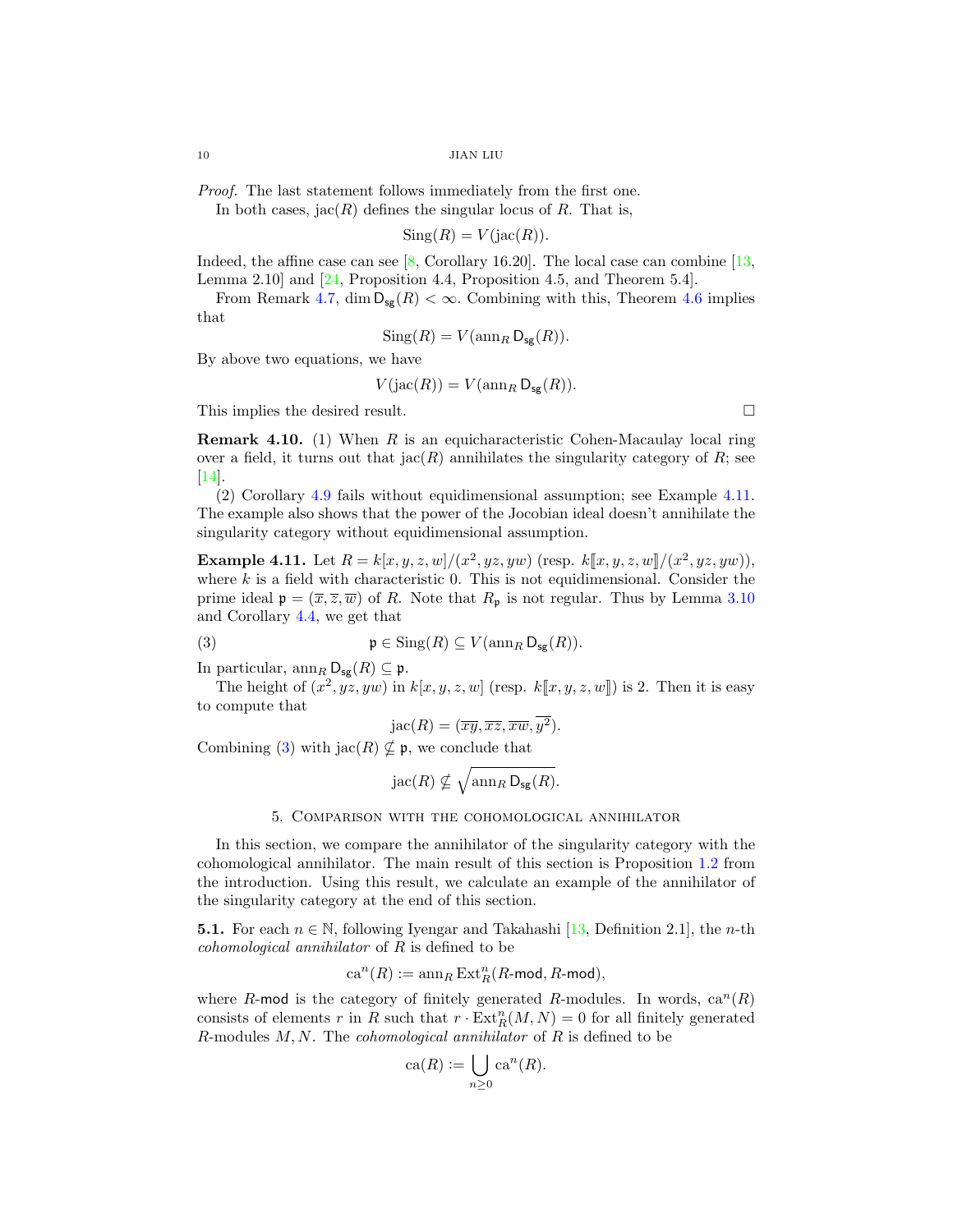It is proved that  $ca^n(R)$  is equal to the ideal  $\ann_R Ext_R^{\geq n}(R\text{-mod}, R\text{-mod})$ . In particular, there is an ascending chain of ideals  $0 = \text{ca}^0(R) \subseteq \text{ca}^1(R) \subseteq \text{ca}^2(R) \subseteq \cdots$ . As R is no thereian, there exists  $N \in \mathbb{N}$  such that  $ca(R) = ca^n(R)$  for all  $n \geq N$ .

It is not difficult to verify that there is an inclusion

$$
Sing(R) \subseteq V(\text{ca}(R));
$$

see [\[13,](#page-14-5) Lemma 2.10].

**5.2.** Let R be a strongly Gorenstein ring, i.e. R has finite injective dimension as R-module. It is proved by Esentepe [\[9,](#page-14-4) Lemma 2.3] that in this case

<span id="page-10-2"></span>
$$
\operatorname{ca}(R) = \operatorname{ann}_R \mathsf{D}_{\mathsf{sg}}(R).
$$

Combining with this result, if furthermore dim  $D_{sg}(R) < \infty$ , then Theorem [4.6](#page-8-1) yields that

(4) Sing(R) = V (ca(R)).

When R is a Gorenstein local ring and dim  $D_{\text{sg}}(R) < \infty$ , [\(4\)](#page-10-2) was proved by Bahlekeh, Hakimian, Salarian, and Takahashi [\[1,](#page-14-22) Theorem 3.3].

It is natural to ask: what is the relation of  $ca(R)$  and  $\lim_{R} D_{\mathbf{S}g}(R)$  when R is not Gorenstein? It turns out that they are equal up to radical under some mild assumptions.

<span id="page-10-0"></span>**Proposition 5.3.** Let  $R$  be a commutative noetherian ring. Then

 $(1)$  ca $(R) \subseteq \text{ann}_{R} \mathsf{D}_{\mathsf{sg}}(R)$ .

(2) If furthermore R is either a localization of a finitely generated algebra over a field or an equicharacteristic excellent local ring, then

$$
\sqrt{\operatorname{ca}(R)} = \sqrt{\operatorname{ann}_R \mathsf{D}_{\mathsf{sg}}(R)}.
$$

*Proof.* (1) It is equivalent to show that  $ca^{n}(R) \subseteq \text{ann}_{R} D_{\text{sg}}(R)$  for all  $n \geq 1$ . For each  $r \in \text{ca}^n(R)$  and  $X \in \mathsf{D}_{\text{sg}}(R)$ , we want to show the multiplication  $r: X \to X$ is zero in  $D_{sg}(R)$ . In order to prove this, we may assume  $X \cong \Omega_R^{n-1}(Y)$  for some R-module Y, where  $\Omega_R^{n-1}(Y)$  is a  $(n-1)$ -th syzygy of the R-module Y; see the argument in the proof of Lemma [4.1.](#page-6-2)

Choose a short exact sequence

$$
0 \to \Omega_R^1(X) \to P(X) \xrightarrow{\pi} X \to 0,
$$

where  $\pi$  is a projective resolution of X. Note that

$$
\operatorname{Ext}^1_R(X,\Omega^1_R(X))\cong \operatorname{Ext}^n_R(Y,\Omega^1_R(X)).
$$

Combining with the assumption, we get that  $r \cdot \text{Ext}^1_R(X, \Omega^1_R(X)) = 0$ . This will imply that  $r: X \to X$  factors through the morphism  $\pi$ . In particular,  $r: X \to X$ factors through the projective module  $P(X)$ . Thus  $r: X \to X$  is zero in  $D_{sg}(R)$ . As required.

(2) By Theorem [4.6](#page-8-1) and Remark [4.7,](#page-8-2) we have

$$
V(\text{ca}(R)) = \text{Sing}(R) = V(\text{ann}_{R} \mathsf{D}_{\text{sg}}(R)).
$$

This yields  $\sqrt{\text{ca}(R)} = \sqrt{\text{ann}_R \text{D}_{\text{sg}}(R)}$ .

<span id="page-10-1"></span>Corollary 5.4. Let R be a commutative noetherian local ring. Then the socle of R annihilates the singularity category of R.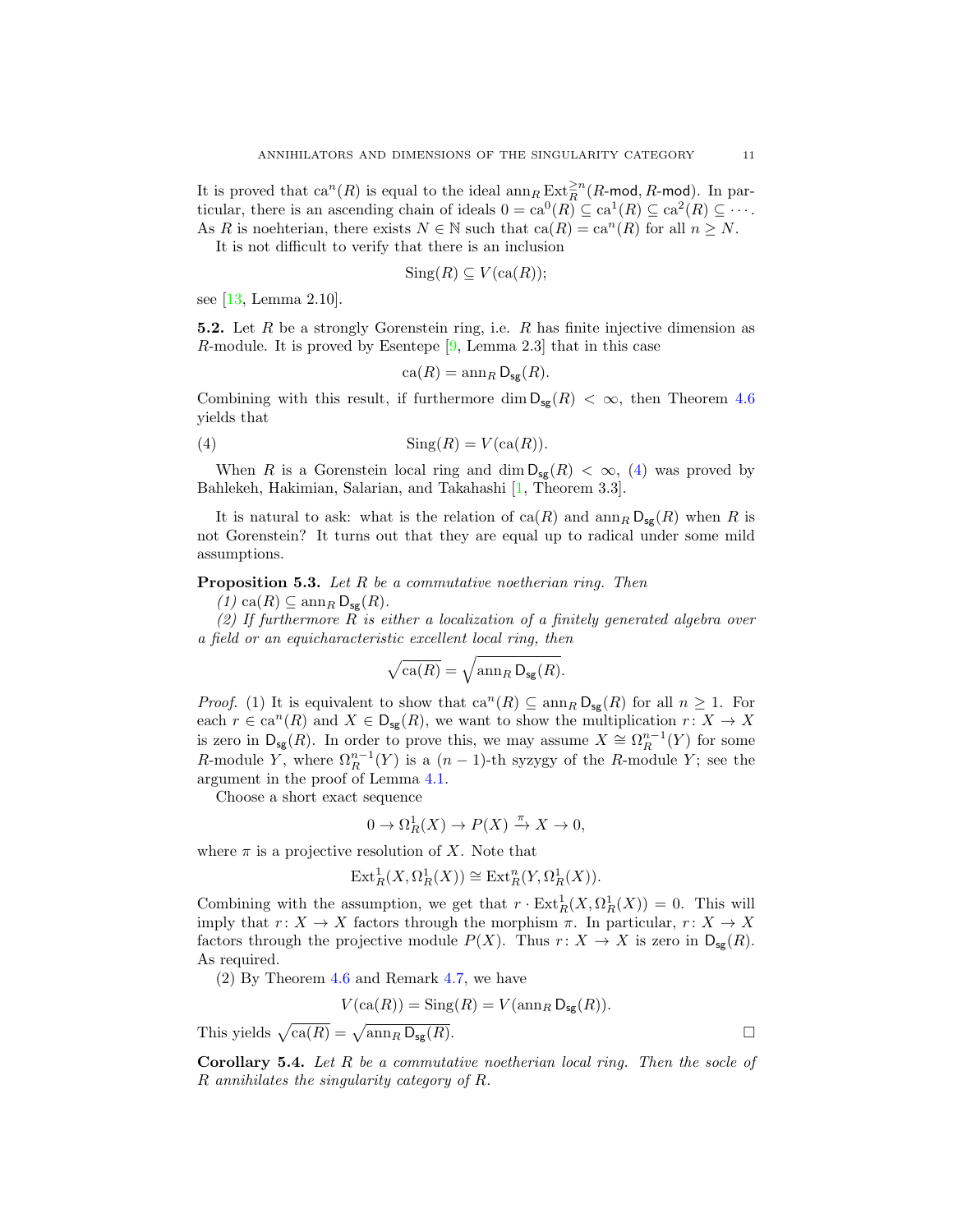*Proof.* It is proved that the cohomological annihilator contains the socle of  $R$ ; see [\[13,](#page-14-5) Example 2.6]. The desired result follows immediately from Proposition [5.3.](#page-10-0)  $\Box$ 

**Example 5.5.** Let  $R = k[x, y, z, w]/(x^2, yz, yw)$  (resp.  $k[[x, y, z, w]/(x^2, yz, yw))$ ), where  $k$  is a field with characteristic 0. This is not equidimensional. Combining Example [4.11](#page-9-0) with Proposition [5.3,](#page-10-0) we conclude that

$$
Jac(R) \nsubseteq \sqrt{ca(R)} = \sqrt{\operatorname{ann}_R D_{\text{sg}}(R)}.
$$

Remark 5.6. The above example also shows that [\[14,](#page-14-3) Theorem 1.1] need not hold without the equidimensional assumption.

At the end of this section, we calculate an example of the annihilator of the singularity category. The ring considered in the following is not Cohen-Macaulay.

<span id="page-11-0"></span>**Example 5.7.** Let  $R = k[[x, y]]/(x^2, xy)$ , where k is a field. We show

$$
jac(R) = ca(R) = \operatorname{ann}_R D_{\text{sg}}(R) = (\overline{x}, \overline{y}).
$$

First  $\text{jac}(R) = (\overline{x}, \overline{y})$  is clear. By Example [3.3](#page-4-1) and Proposition [5.3,](#page-10-0) the desired result follows from  $ca(R) = (\overline{x}, \overline{y})$ . Since  $\overline{x}$  lies in the socle of R, Remark [5.4](#page-10-1) yields that  $\overline{x} \in \text{ca}(R)$ . It remains to prove  $\overline{y} \in \text{ca}(R)$ . For any finitely generated R-module M, we claim  $\overline{y} \cdot \text{Ext}_{R}^{3}(M, -) = 0$ . This will imply  $\overline{y} \in \text{ca}^{3}(R) \subseteq \text{ca}(R)$ .

Since there is an isomorphism  $\text{Ext}^3_R(M, -) \cong \text{Ext}^2_R(\Omega_R^1(M), -)$ , it is equivalent to show  $\bar{y} \cdot \text{Ext}^2_R(\Omega_R^1(M),-) = 0$ . We observe  $\bar{x} \cdot \Omega_R^1(M) = 0$ ; see [2.4.](#page-3-2) Thus  $\Omega_R^1(M)$  is a finitely generated module over  $R/(\overline{x}) \cong k[[y]]$ . It follows from the structure theorem of finitely generated modules over PID that  $\Omega^1(M)$  is a finite structure theorem of finitely generated modules over PID that  $\Omega_R^1(M)$  is a finite direct sum of these modules:  $R/(x)$ ,  $R/(x, y^n)$ ,  $n \geq 1$ . Hence the claim follows if  $\overline{y} \cdot \text{Ext}^2_R(R/(x), -) = 0 = \overline{y} \cdot \text{Ext}^2_R(R/(x, y^n), -)$  for all  $n \ge 1$ . The proof  $\overline{y} \cdot \text{Ext}^2_R(R/(x), -) = 0$  is easier than  $\overline{y} \cdot \text{Ext}^2_R(R/(x, y^n), -) = 0$ . We prove the latter one for example. The minimal free resolution of  $R/(x, y^n)$  is

$$
\cdots \longrightarrow R^5 \xrightarrow{\begin{pmatrix} x & y & 0 & 0 & 0 \\ 0 & 0 & x & 0 & 0 \\ 0 & 0 & 0 & x & y \end{pmatrix}} R^3 \xrightarrow{\begin{pmatrix} x & y & 0 \\ 0 & 0 & x \end{pmatrix}} R^2 \xrightarrow{(x,y^n)} R \longrightarrow 0.
$$

Hence for each R-module N,  $\text{Ext}_{R}^{2}(R/(x, y^{n}), N)$  is the second cohomology of

$$
0 \to N \xrightarrow{\begin{pmatrix} x \\ y^n \end{pmatrix}} N^2 \xrightarrow{\begin{pmatrix} x & 0 \\ y & 0 \\ 0 & x \end{pmatrix}} N^3 \xrightarrow{\begin{pmatrix} x & 0 & 0 \\ 0 & y & 0 \\ 0 & 0 & x \\ 0 & 0 & y \end{pmatrix}} N^5 \to \cdots.
$$

If  $(a, b, c)^T \in N^3$  is a cycle, then we get that  $ya = ye = xb = 0$ . This implies

$$
y \cdot \begin{pmatrix} a \\ b \\ c \end{pmatrix} = \begin{pmatrix} 0 \\ yb \\ 0 \end{pmatrix} = \begin{pmatrix} x & 0 \\ y & 0 \\ 0 & x \end{pmatrix} \begin{pmatrix} b \\ 0 \end{pmatrix}
$$

.

In particular,  $y \cdot (a, b, c)^T$  is a boundary. Thus  $\overline{y} \cdot \text{Ext}^2_R(R/(x, y^n), N) = 0$ .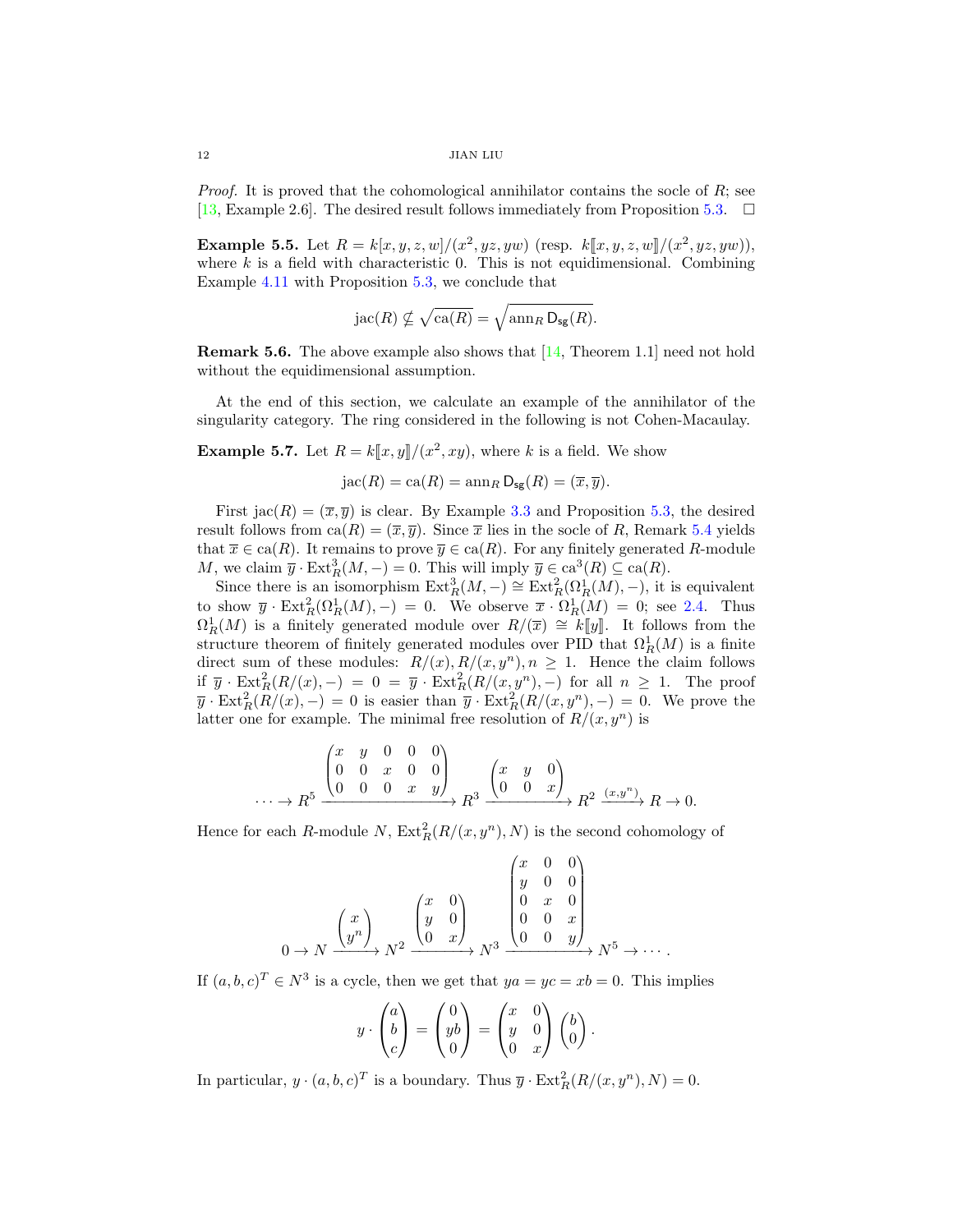The main result of this section is Theorem [1.3](#page-2-0) from the introduction which gives an upper bound for the dimension of the singularity category of an equicharacteristic excellent local ring with isolated singularity. As mentioned in the introduction, it builds on ideas from Dao and Takahashi's work  $[6,$  Theorem 1.1(2) (a)] and extends their result; see Remark [6.7.](#page-13-1)

<span id="page-12-1"></span>**Lemma 6.1.** Let  $(R, \mathfrak{m})$  be a commutative noehterian local ring and  $T$  be an essentially small R-linear triangulated category. Then the following are equivalent.

(1) { $\mathfrak{p} \in \text{Spec}(R) \mid \mathcal{T}_{\mathfrak{p}} \neq 0$ }  $\subseteq \{\mathfrak{m}\}.$ 

(2) For each  $X \in \mathcal{T}$ , there exists  $j \in \mathbb{N}$  such that  $\mathfrak{m}^j \subseteq \operatorname{ann}_R X$ .

(3) For each  $X \in \mathcal{T}$ , there exists an m-primary ideal  $(f) := (f_1, \ldots, f_l)$  such that  $X \in \text{thick}_{\mathcal{T}}(X /\!\!/ \textbf{f}).$ 

*Proof.* (1)  $\Rightarrow$  (2): By Lemma [3.6,](#page-5-0) we get that for each  $X \in \mathcal{T}$ ,

 $V(\operatorname{ann}_RX) = \operatorname{Supp}_R \operatorname{Hom}_{\mathcal{T}}(X,X).$ 

The assumption implies that  $\text{Supp}_R \text{Hom}_{\mathcal{T}}(X,X) \subseteq \{\mathfrak{m}\}\$ . Thus  $V(\text{ann}_R X) \subseteq \{\mathfrak{m}\}\$ . This means  $\mathfrak{m} \subseteq \sqrt{\text{ann}_R X}$ . It follows that  $\mathfrak{m}^j \subseteq \text{ann}_R X$  for some  $j \in \mathbb{N}$ .

 $(2) \Rightarrow (3)$ : By assumption, there exists  $j \in \mathbb{N}$  such that  $\mathfrak{m}^j \subseteq \text{ann}_{\mathcal{T}} X$ . We write  $\mathfrak{m}^j = (f)$ , where  $f = f_1, \ldots, f_l$ . Since  $\mathfrak{m}^j \subseteq \operatorname{ann}_R X$ , X is a direct summand of  $X/\!\!/ f$  in  $\mathcal{T}$ . In particular,  $X \in \mathsf{thick}_{\mathcal{T}} (X/\!\!/ f)$ .

(3)  $\Rightarrow$  (1): We just need to show that for each  $x \in \mathcal{T}$ , X is zero in  $\mathcal{T}_p$  if  $p \neq m$ . According to the hypothesis, it is enough to show  $X/\mathbf{f} = 0$  in  $\mathcal{T}_{p}$  if  $p \neq m$ , where  $(f)$  is an m-primary ideal. Combining with  $(1)$  in [3.7,](#page-5-6) we have

$$
\operatorname{Supp}_R \operatorname{Hom}_{\mathcal{T}}(X/\!\!/ \boldsymbol{f}, X/\!\!/ \boldsymbol{f}) \subseteq \{\mathfrak{m}\}.
$$

The desired result follows immediately from Lemma [3.8.](#page-5-1)

Combining Corollary [4.4](#page-7-0) with Lemma [6.1,](#page-12-1) we recover the following result of Keller, Murfet, and Van den Bergh [\[15,](#page-14-9) Proposition A.2].

<span id="page-12-0"></span>**Corollary 6.2.** Let  $(R, \mathfrak{m}, k)$  be a commutative noetherian local ring. Then R has an isolated singularity if and only if  $D_{sg}(R) = \text{thick}_{D_{sg}(R)}(k)$ .

**6.3.** For a commutative noetherian local ring  $(R, \mathfrak{m}, k)$  and a finitely generated R-module M, the depth of M, denoted depth $(M)$ , is the length of a maximal Mregular sequence contained in m. This is well defined as all maximal M-regular sequences contained in  $\mathfrak{m}$  have the same length; see [\[4,](#page-14-13) Section 1.2] for more details.

<span id="page-12-2"></span>**Lemma 6.4.** Let  $(R, \mathfrak{m}, k)$  be a commutative noetherian local ring and X be a complex in  $D_{\text{sg}}(R)$ . For each  $n \gg 0$ , there exists an R-module M such that  $X \cong$  $\Sigma^{n}(M)$  in  $\mathsf{D}_{\mathsf{sg}}(R)$  and depth $(M) \geq \text{depth}(R)$ .

*Proof.* With the same argument in the proof of Lemma [4.1,](#page-6-2) we may assume  $X$ is an  $R$ -module. By taking brutal truncation, we see easily that  $X$  is isomorphic to  $\Sigma^n(\Omega^n_R(X))$  in  $\mathsf{D}_{\mathsf{sg}}(R)$  for all  $n \in \mathbb{N}$ . If  $n \geq \text{depth}(R)$ , then  $\text{depth}(\Omega^n_R(X)) \geq$ depth $(R)$ ; see [\[4,](#page-14-13) 1.3.7]. This finishes the proof.

For a commutative noetherian local ring  $(R, \mathfrak{m}, k)$  and a finitely generated Rmodule M, we let  $\nu(M)$  denote the minimal number of generators of M. We let  $\ell\ell(R)$  denote the Loewy length of R when R is artinian; see [2.3.](#page-3-0)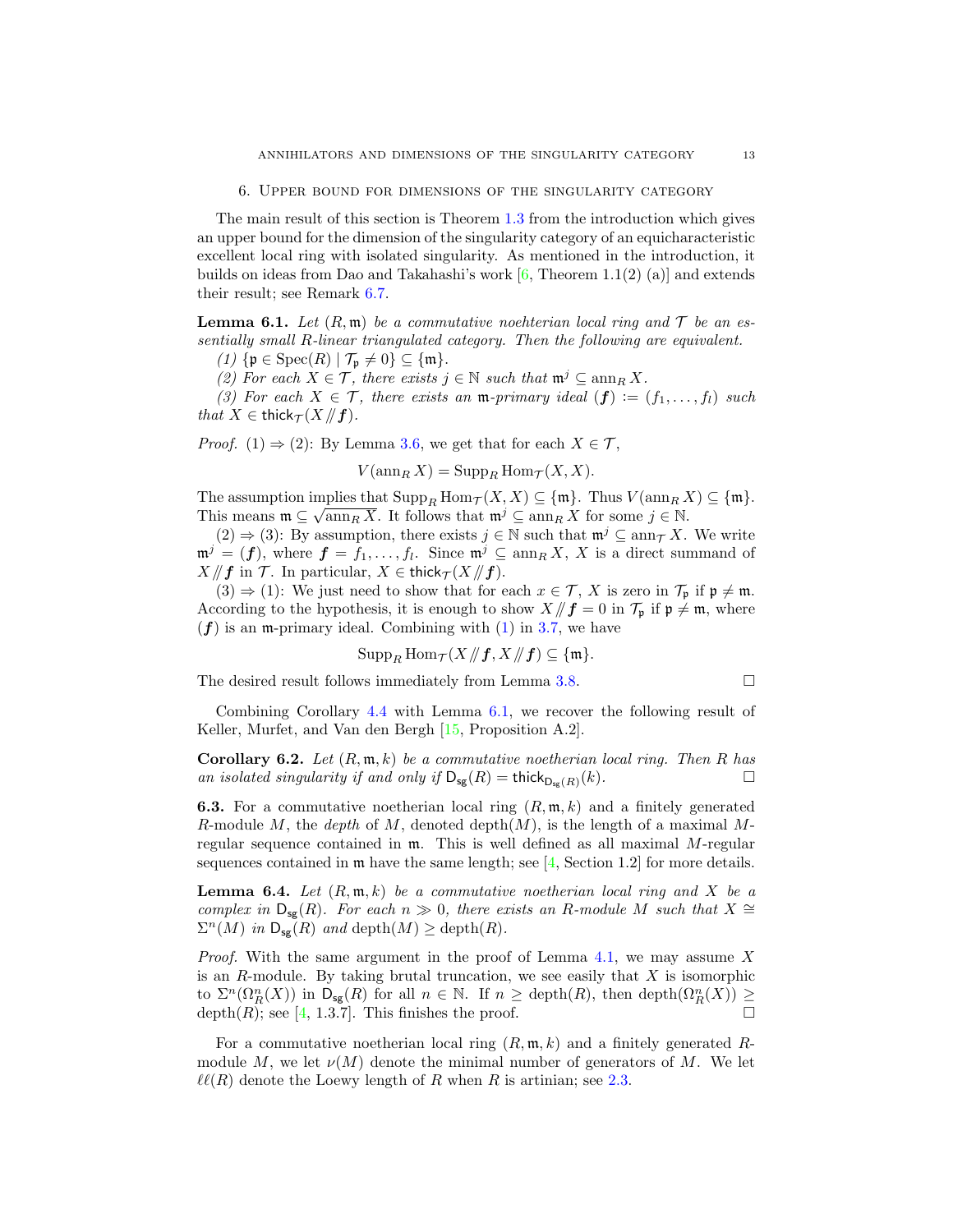<span id="page-13-3"></span>**Lemma 6.5.** Let  $(R, \mathfrak{m}, k)$  be an isolated singularity and dim  $D_{\text{sg}}(R) < \infty$ . Then  $(1)$  ann<sub>R</sub>  $D_{sg}(R)$  is m-primary.

(2) For any m-primary ideal I that is contained in  $\text{ann}_R D_{\text{sg}}(R)$ , then k is a generator of  $D_{\text{sg}}(R)$  with generation time at most  $(\nu(I) - \text{depth}(R) + 1)\ell(\ell(R/I)).$ 

Proof. (1) This follows immediately from Theorem [4.6.](#page-8-1)

(2) Corollary [6.2](#page-12-0) yields that k is a generator of  $D_{sg}(R)$ . Since  $R/I$  is artinian,  $N \in \text{thick}_{\mathsf{D}(R/I)}^{\ell\ell(R/I)}(k)$  for any finitely generated  $R/I$ -module N; see [2.3.](#page-3-0) Restricting scalars along the morphism  $R \to R/I$ , we get

<span id="page-13-2"></span>(5) 
$$
N \in \mathsf{thick}_{\mathsf{D}(R)}^{\ell\ell(R/I)}(k)
$$

for any finitely generated  $R/I$ -module N.

For each  $X \in D_{sg}(R)$ , we claim that  $X \in \text{thick}_{D_{sg}(R)}^{(\nu(I) - \text{depth}(R) + 1)\ell(\ell(R/I)}(k)$ . By Lemma [6.4,](#page-12-2) we may assume X is a module and depth $(X) \geq$  depth $(R)$ . Choose a minimal set of generators of I, say  $x = x_1, \ldots, x_n$ , where  $n = \nu(I)$ . Since  $I \subseteq \text{ann}_{R} \mathsf{D}_{\mathsf{sg}}(R)$ , we get that X is a direct summand of  $X/\!\!/ \mathbf{x}$  in  $\mathsf{D}_{\mathsf{sg}}(R)$ . As I is m-primary, the length of the maximal  $X$ -regular sequence contained in  $I$  is equal to depth(X). It follows from [\[4,](#page-14-13) Theorem 1.6.17] that there are at most  $n-\text{depth}(X)+$ 1 cohomologies that are non-zero. Note that each cohomology of  $X/\ell x$  is an  $R/I$ -module. Combining with [\(5\)](#page-13-2), we conclude that X is in thick $\bigcup_{S_{\rm sg}(R)}^{(n-\text{depth}(X)+1)\ell\ell(R/I)}(k)$ . As depth $(X) \geq$  depth $(R)$ , we have

$$
(n - \operatorname{depth}(X) + 1)\ell(\mathcal{R}/I) \le (n - \operatorname{depth}(R) + 1)\ell(\mathcal{R}/I).
$$

The desired result follows.

Combining Remark [4.7](#page-8-2) with Lemma [6.5,](#page-13-3) we immediately get the following main result of this section.

<span id="page-13-0"></span>**Theorem 6.6.** Let  $(R, \mathfrak{m}, k)$  be an equicharacteristic excellent local ring. If R has an isolated singularity, then

(1)  $\text{ann}_R \mathsf{D}_{\text{sg}}(R)$  is  $\mathfrak{m}\text{-}primary$ .

(2) For any m-primary ideal I that is contained in  $\text{ann}_R D_{\text{sg}}(R)$ , then k is a generator of  $D_{sg}(R)$  with generation time at most  $(\nu(I) - \text{depth}(R) + 1)\ell(\ell(R/I))$ .  $\Box$ 

<span id="page-13-1"></span>**Remark 6.7.** When  $(R, \mathfrak{m}, k)$  is an equicharacteristic complete Cohen-Macaulay local ring, the above result was proved by Dao and Takahashi  $[6,$  Theorem 1.1] by replacing  $\dim_R D_{\mathsf{S}g}(R)$  by the Noether different of R. Indeed, in this case, it is proved that the Noether different annihilates the singularity category of R and it is m-primary; see  $[14$ , Lemma 2.1, Proposition 4.1 and  $[27]$ , Lemma 6.12, respectively. Thus we extend Dao and Takahashi's result to the non Cohen-Macaulay rings.

We end this section by applying Theorem [6.6](#page-13-0) to compute an upper bound for the dimension of the singularity category. The ring considered in the following example is not Cohen-Macaulay. Thus one can't apply Dao and Takahashi's result mentioned in Remark [6.7.](#page-13-1)

**Example 6.8.** Let  $R = k[[x, y]]/(x^2, xy)$ , where k is a field. This is an equicharactoristic complete local ring. Note that B is not Cohen Magazing a  $0 = \text{dorth}(R)$ teristic complete local ring. Note that R is not Cohen-Macaulay as  $0 = \text{depth}(R)$  $dim(R) = 1.$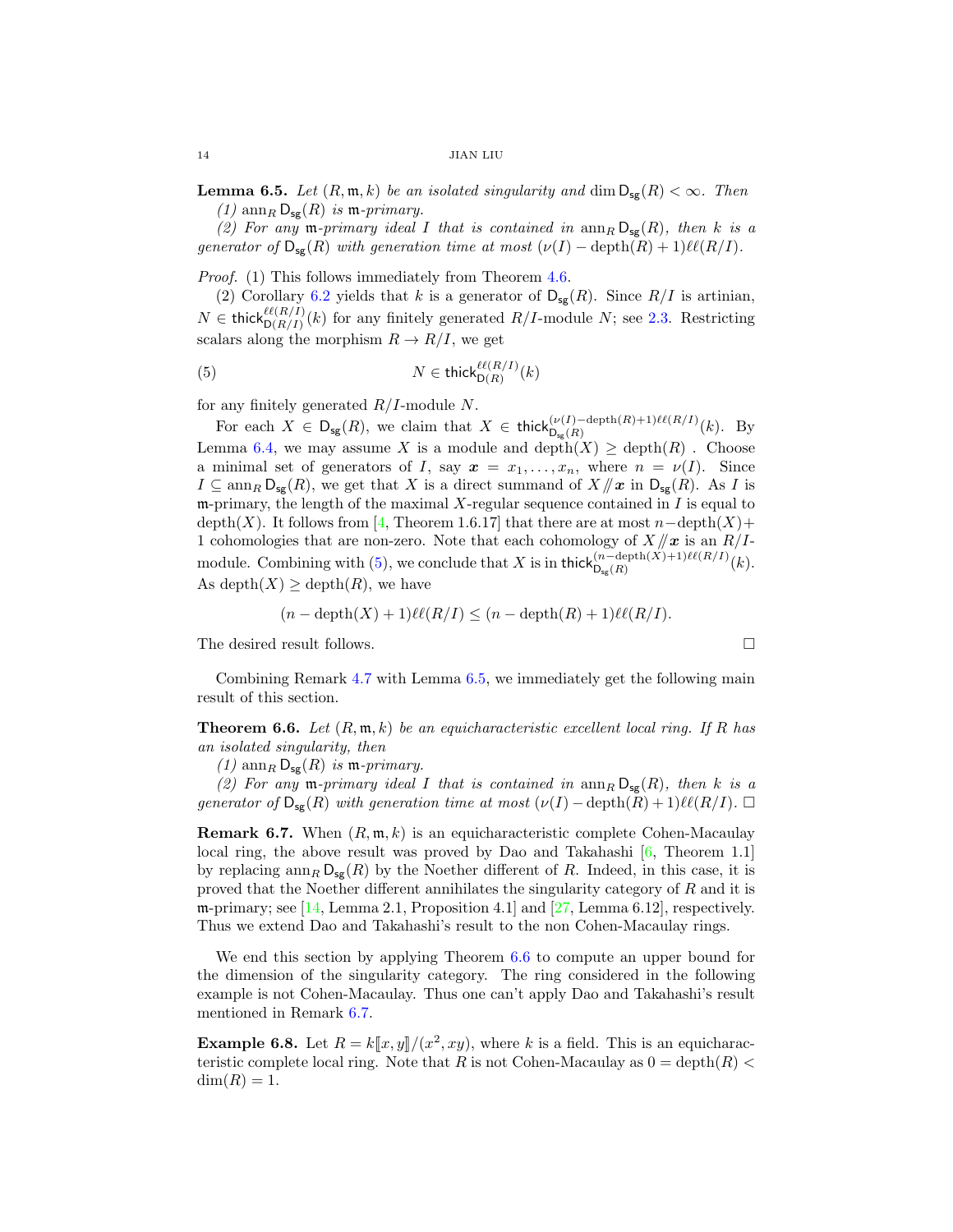We let **m** denote the maximal ideal  $(\overline{x}, \overline{y})$  of R. By Example [5.7,](#page-11-0) we get that  $\text{ann}_R D_{\text{sg}}(R) = \mathfrak{m}$ . Thus R has an isolated singularity; see Theorem [4.6](#page-8-1) and Remark [4.7.](#page-8-2) It follows immediately from Theorem [6.6](#page-13-0) that

$$
\dim \mathsf{D}_{\mathsf{sg}}(R) \le 3\ell\ell(R/\mathfrak{m}) - 1 = 2.
$$

#### **REFERENCES**

- <span id="page-14-22"></span>1. Abdolnaser Bahlekeh, Ehsan Hakimian, Shokrollah Salarian, and Ryo Takahashi, Annihilation of cohomology, generation of modules and finiteness of derived dimension, The Quarterly Journal of Mathematics 67 (2016), 387–404.
- <span id="page-14-14"></span>2. Hyman Bass and Pavaman Murthy, Grothendieck groups and picard groups of abelian group  $rings$ , Annals of Mathematics 86 (1967), 16–73.
- <span id="page-14-15"></span>3. Dave Benson, Srikanth Iyengar, and Henning Krause, A local-global principle for small triangulated categories, Mathematical Proceedings of the Cambridge Philosophical Society 158 (2015), 451–476.
- <span id="page-14-13"></span>4. Winfried Bruns and H. Jürgen Herzog, Cohen-Macaulay rings, Cambridge Studies in Advanced Mathematics, vol. 39, Cambridge University Press, 1998.
- <span id="page-14-0"></span>5. Ragnar-Olaf Buchweitz, Maximal Cohen–Macaulay modules and Tate cohomology, Mathematical Surveys and Monographs, vol. 262, American Mathematical Society, 2021, Published version of <https://tspace.library.utoronto.ca/handle/1807/16682>.
- <span id="page-14-10"></span>6. Hailong Dao and Ryo Takahashi, Upper bounds for dimensions of singularity categories, Comptes Rendus Mathematique 353 (2015), 297–301.
- <span id="page-14-6"></span>7. Ernst Dieterich, Reduction of isolated singularities, Commentarii Mathematici Helvetici 62 (1987), 654–676.
- <span id="page-14-21"></span>8. David Eisenbud, Commutative algebra with a view toward algebraic geometry, Graduate Texts in Mathematics, vol. 150, Springer, 1995.
- <span id="page-14-4"></span>9. Özgür Esentepe, The cohomology annihilator of a curve singularity, Journal of Algebra  $541$ (2020), 359–379.
- <span id="page-14-20"></span>10. Robin Hartshorne, Algebraic geometry, Graduate Texts in Mathematics, vol. 52, Springer, 1977.
- <span id="page-14-17"></span>11. Jürgen Herzog and Dorin Popescu, Thom-Sebastiani problems for maximal Cohen-Macaulay modules, Mathematische Annalen 309 (1997), 677–700.
- <span id="page-14-11"></span>12. Srikanth Iyengar, Janina Letz, Jian Liu, and Josh Pollitz, Exceptional complete intersection maps of local rings, arXiv preprint arXiv:2107.07354 (2021), [https://arxiv.org/abs/2107.](https://arxiv.org/abs/2107.07354) [07354](https://arxiv.org/abs/2107.07354).
- <span id="page-14-5"></span>13. Srikanth Iyengar and Ryo Takahashi, Annihilation of cohomology and strong generation of module categories, International Mathematics Research Notices (2016), 499–535.
- <span id="page-14-3"></span>14.  $\Box$ , The Jacobian ideal of a commutative ring and annihilators of cohomology, Journal of Algebra 571 (2021), 280–296.
- <span id="page-14-9"></span>15. Bernhard Keller, Daniel Murfet, and Michel Van den Bergh, On two examples by Iyama and Yoshino, Compositio Mathematica  $147$  (2011), 591 – 612.
- <span id="page-14-18"></span>16. Janina Letz, Local to global principles for generation time over commutative noetherian rings, Homology, Homotopy and Applications 23 (2021), 165–182.
- <span id="page-14-19"></span>17. Hiroki Matsui, Singular equivalences of commutative noetherian rings and reconstruction of singular loci, Journal of Algebra  $522$  (2019), 170–194.
- <span id="page-14-1"></span>18. Dmitri Orlov, Triangulated categories of singularities and D-branes in Landau-Ginzburg models, Proceedings of the Steklov Institute of Mathematics 246 (2004), 227–248.
- <span id="page-14-2"></span>19. , Derived categories of coherent sheaves and triangulated categories of singularities, Progress in Mathematics, vol. 270, in Algebra, Arithmetic, and Geometry: Volume II: In Honor of Yu. I. Manin, pp. 503–531, Birkhäuser Boston, 2009.
- <span id="page-14-16"></span>20.  $\_\_\_\_\$ gormal completions and idempotent completions of triangulated categories of singularities, Advances in Mathematics 226 (2011), 206–217.
- <span id="page-14-8"></span>21. Raphaël Rouquier, Representation dimension of exterior algebras, Inventiones mathematicae 165 (2006), 357–367.
- <span id="page-14-7"></span>22. , Dimensions of triangulated categories, Journal of K-Theory 1 (2008), 193-256.
- <span id="page-14-12"></span>23. Jean-Louis Verdier, Catégories derivéés, etat 0, Springer Lecture Notes, vol. 569, pp. 262–311, 1977.